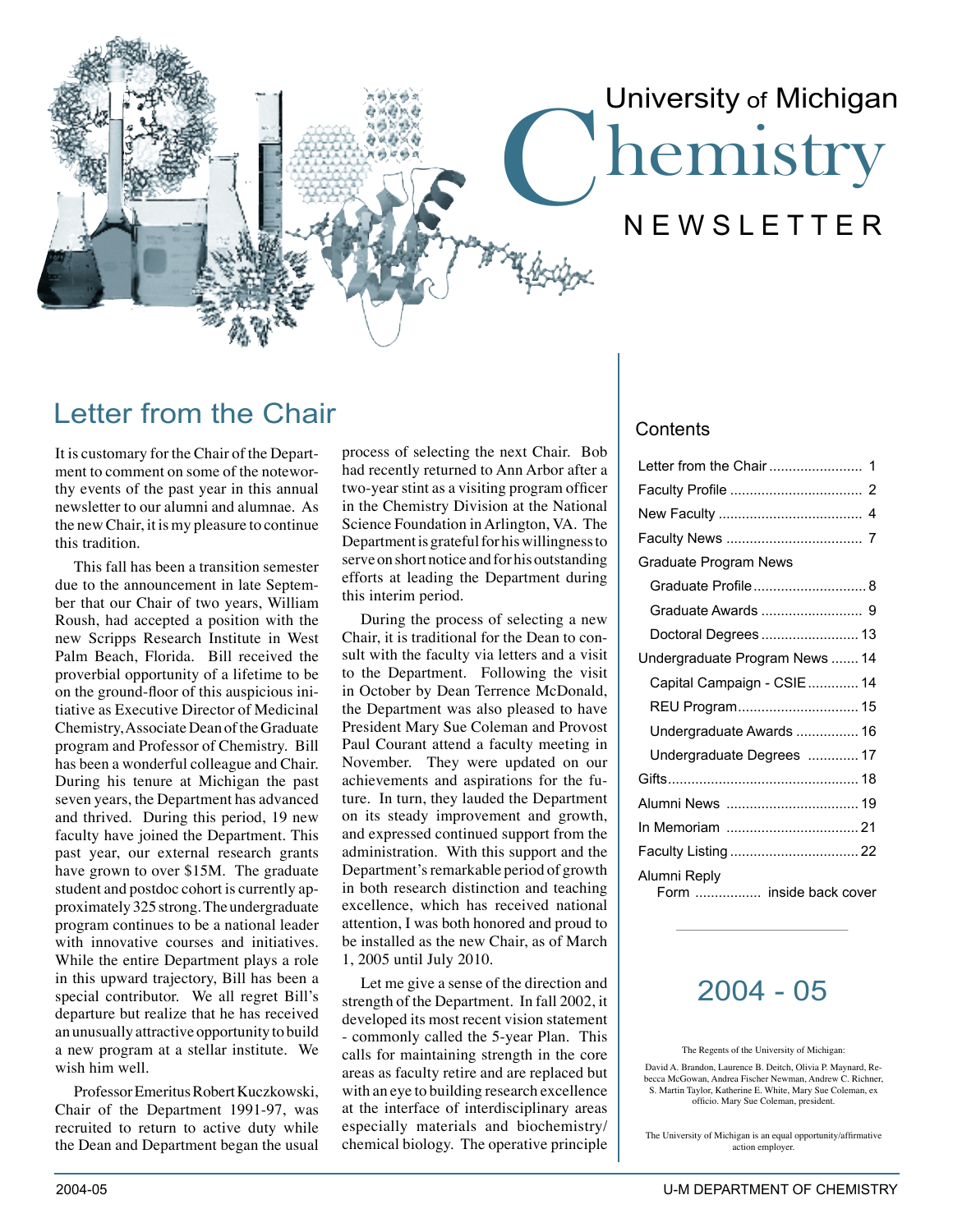is to emphasize the traditional molecular perspective and chemistry based orientation that is at the heart of chemistry programs.

The strength of the Department is evidenced by two figures - number of research workers- 375 (325 graduate students and postdocs plus as many 50 undergraduate researchers at various periods during the year), and research funding - \$15,800,000 in FY04. Both place us in the Top-Ten nationally in those categories.

Another interesting figure is the number of assistant professors, currently 12, almost 1/3 of the tenure track cohort. This is in large part the result of replacement hiring as the wave of expected faculty retirements (the 1960's group) has materialized, and will continue. This group (25% women) is an exciting, dynamic body that has considerably energized the Department.

Since we have last sent out the news letter, Assistant Professor Barry Dunietz has joined the Department. Barry's field is theoretical and computational chemistry. He received his PhD under the direction of Richard Friesner at Columbia and was a postdoc at Berkeley in the group of Martin Head-Gordon. Theodore (Ted) Goodson III also joined the Department this fall as

#### *Department of Chemistry*

*Newsletter*

is published once a year by the Department of Chemistry at the University of Michigan, Ann Arbor, MI 48109-1055



Printed on Recycled Paper

| Chair:       | Carol A. Fierke                |
|--------------|--------------------------------|
| Editor:      | Robert Kuczkowski. Tim Wade    |
| Publication: | Agnes Soderbeck                |
|              | Alumni News: Robert Kuczkowski |
|              |                                |

**World Wide Web Address: http://www.umich.edu/~michchem E-mail: chem.alum@umich.edu**

Professor. Ted was on the faculty at Wayne State University previous to joining us. He is a physical chemist who applies spectroscopic techniques on interesting materials and macro molecules. We are delighted to have these faculty add strength to the physical chemistry cohort in the Department. I am also pleased to announce that John Montgomery will be joining the faculty as Professor in September 2005. John is a rising figure in organic chemistry synthesis. We will have more information on this appointment in the next newsletter.

The undergraduate program continues to be a source of pride, both in the quality of the course offerings and the students. The total numbers of chemistry and biochemistry majors is currently 258, a growth of 22% since 2000. Melanie Sanford and Brian Coppola are co-PIs of the NSF Research Experiences for Undergraduates grant that was renewed in 2004 for four years. Brian continues to attract considerable interest for his efforts with the "Chemical Sciences at the Interface of Education" (CSIE) program, which is designed to train students at the undergraduate, graduate and postdoctoral levels who aspire to careers as future faculty members. Brian and Mark Banaszak Holl have been experimenting with "studio teaching" of a section of general chemistry. This involves integrated lab/lecture teaching from the lab bench rather than the lecture hall.

These are some of the recent changes in the Department and related programs. There are other important ones that would make this letter too lengthy to discuss more fully - so I will briefly mention only one more. Gary Glick, a steering committee and I, have been working on a new Chemical Biology Interdepartmental PhD degree program. Fourteen chemistry faculty will be affiliated with the program. Students are being recruited for the inaugural class of entrants in fall-2005. In sum, the Department is healthy, vibrant, strong and evolving.

You will see elsewhere in the newsletter accolades to the faculty and students. We look forward to an active recruiting year of faculty and students that I will report to you next year. I hope this gives you some indication of the vibrancy of the program. The future looks bright, despite budget difficulties at the state level that have led to some core budget attrition notwithstanding. We are working with the administration to free up space and resources needed to maintain our upward momentum in teaching and research. Come and visit us and see what is going on. My office is always open for alumni/alumnae visitors.

We are most grateful for your contributions and support of our endeavors to empower the next generation of our citizenry. The loyal donors to the Department's various gift funds, scholarships and endowments are enumerated elsewhere in this newsletter. Please continue this support which is vital to the Department's activities. On behalf of the students and faculty who benefit, I thank you sincerely.

Best wishes for the New Year (belatedly).

Carol Ann Fierke, Chair Jerome and Isabella Karle Professor of Chemistry, and Professor of Biological **Chemistry** 

# Spotlight Profiles on Faculty

We highlight faculty members to let you know of their special accomplishments in the past year. Although the choice is difficult, considering the numbers of outstanding people in Chemistry at Michigan, we hope you agree this group deserves recognition.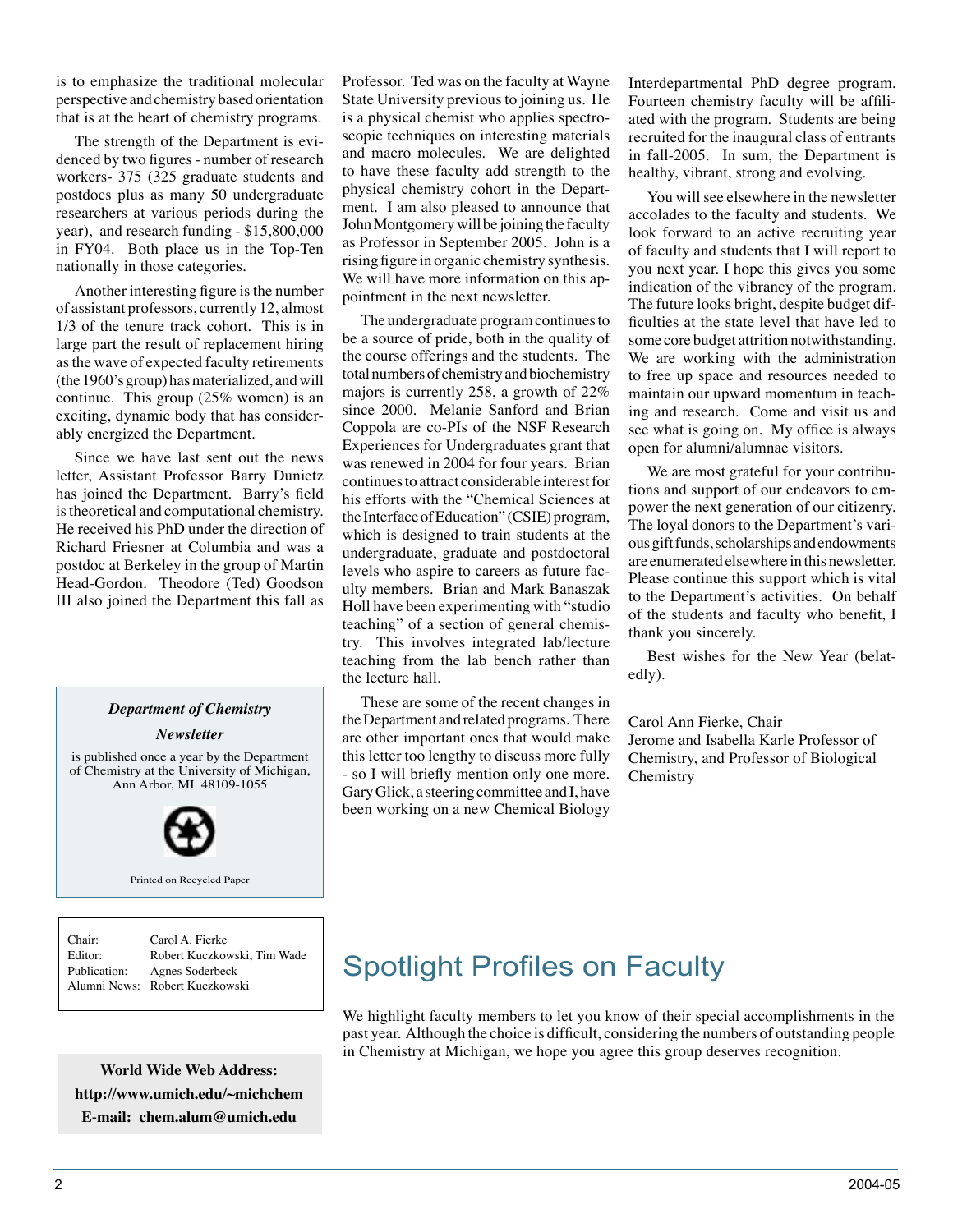### Omar Yahgi



*Omar Yaghi*

Research in my group is highly interdisciplinary with ongoing projects at the interface of chemistry, biology, and materials science and engineering. The focus is on the design and construction of porous frameworks from molecular building blocks of inorganic clusters, metal-organic complexes, organic macromolecules, peptides and proteins. Emphasis is placed on design of porous structures and control of their pore metrics and chemical functionality to produce materials with well-defined chemical structure and highly specific function. This approach has resulted in an extensive class of crystals and bulk materials having unusual physical and chemical properties. We have instituted collaborations with a large number of major chemical and auto companies to develop the applications of these materials in hydrogen storage and other gas storage and separations, liquid separations, polymerization catalysis, sensors and more recently drug transport, to mention few.

An important development regarding the application of our materials (referred to as MOFs: Metal-Organic Frameworks) in hydrogen storage is especially exciting. One of the biggest challenges to employing hydrogen as a fuel is finding means of store it without use of impractically low temperature or high pressure. Hydrogen is the ultimate fuel as it produces water as a byproduct when burned. We have recently discovered MOF crystals that act as sponges for hydrogen storage, capable of filling up with hydrogen (and other gases) and later releasing them.

The crystals have been designed and prepared by ʻstitching' together zinc oxide clusters which act as joints, and organic linkers which act as struts to produce an extended porous framework into which hydrogen can be stored and transported. When the materials are exposed to hydrogen at room temperature and under modest pressure, they take up hydrogen immediately. It is now possible to design MOFs that absorb incrementally more hydrogen. Our best prototypes store two percent of their weight in hydrogen at room temperature and pressure, and the materials have the potential to store much more.

MOFs are exceptionally porous at the molecular scale, with surface areas of more than 3,000 square meters per gram. This allows their use for many other applications such as sequestering  $CO_2$  as a greenhouse gas from the atmosphere and separation of polycyclic organics. We've shown that MOFs can absorb voluminous quantities of nitrogen and organic vapors.

The materials have several other advantages. Namely, they're made from low-cost starting materials including zinc oxide, which is used in sunscreen lotion, and terephthalate, which is a component of plastic soda bottles. They are simple to make, and manufacturing yields are high.

Since we've developed the basic chemistry of linking building blocks into frameworks, our research is moving in the following specific directions:

Specific projects being actively pursued in my research group are listed here. Some projects are done in collaboration with several colleagues at University of Michigan, Northwestern University and Arizona State University. We call ourselves The Design and Discovery Group.

**1) Low density solids: design and synthesis of metal-organic frameworks (MOFs).** Design of framework structures in which metal oxide clusters act as ʻjoints' and the organic linkers as ʻstruts' to produce highly porous crystals (ca.  $4,800 \text{ m}^2/\text{g}$ ) with the lowest density ever recorded for a crystalline material. These remarkable properties are found to be useful in gas storage, in particular hydrogen and methane storage for fueling automobiles, laptops, cellular phones and other mobile electronics. At present some MOFs are being prepared inexpensively in kilogram quantities.

**2) Hierarchical structures: inorganic tetrahedral frameworks based on metal sulfides.** Use of hydrothermal synthesis techniques to synthesize ordered metal sulfide frameworks and polyhedra in which the building blocks progressively increase in size from 5-100 Angstroms without changing their overall tetrahedral geometry. These types of materials have been found to be useful as fast ion-conductors.

**3) Smart crystalline sponges: lightweight and resilient organic frameworks.**  Use of organic synthesis techniques to produce crystals of extended cross-linked polymers for their use as highly selective binding agents, fluorescent tags, and gas sensors.

**4) High-throughput and combinatorial synthesis of materials.** Development of the practical aspects of using these techniques in the (a) chemical syntheses of solid state crystalline materials, and (b) their characterization by employing high-throughput X-ray single crystal and powder diffraction techniques.

**5) Materials informatics: grammar and taxonomy of the design and construction of extended chemical structures.** Given the vast number of structures that could result from assembly of molecular shapes, how do we as designers (a) identify the most important topologies that should be expected to form, (b) determine how are they distributed among known crystal structures, and (c) find means of interpreting, organizing, and classifying this data for the purpose of developing systems of grammar and taxonomy for the design of extended structures, the rationalization of existing structures, and the prediction of new ones.

**6) Biocompatible capsules: protein and metal-peptide functional assemblages.** Use of symmetric proteins and peptides to construct porous protein networks and ordered metal-peptide frameworks for their applications to drug transport, sequencing and as sensors.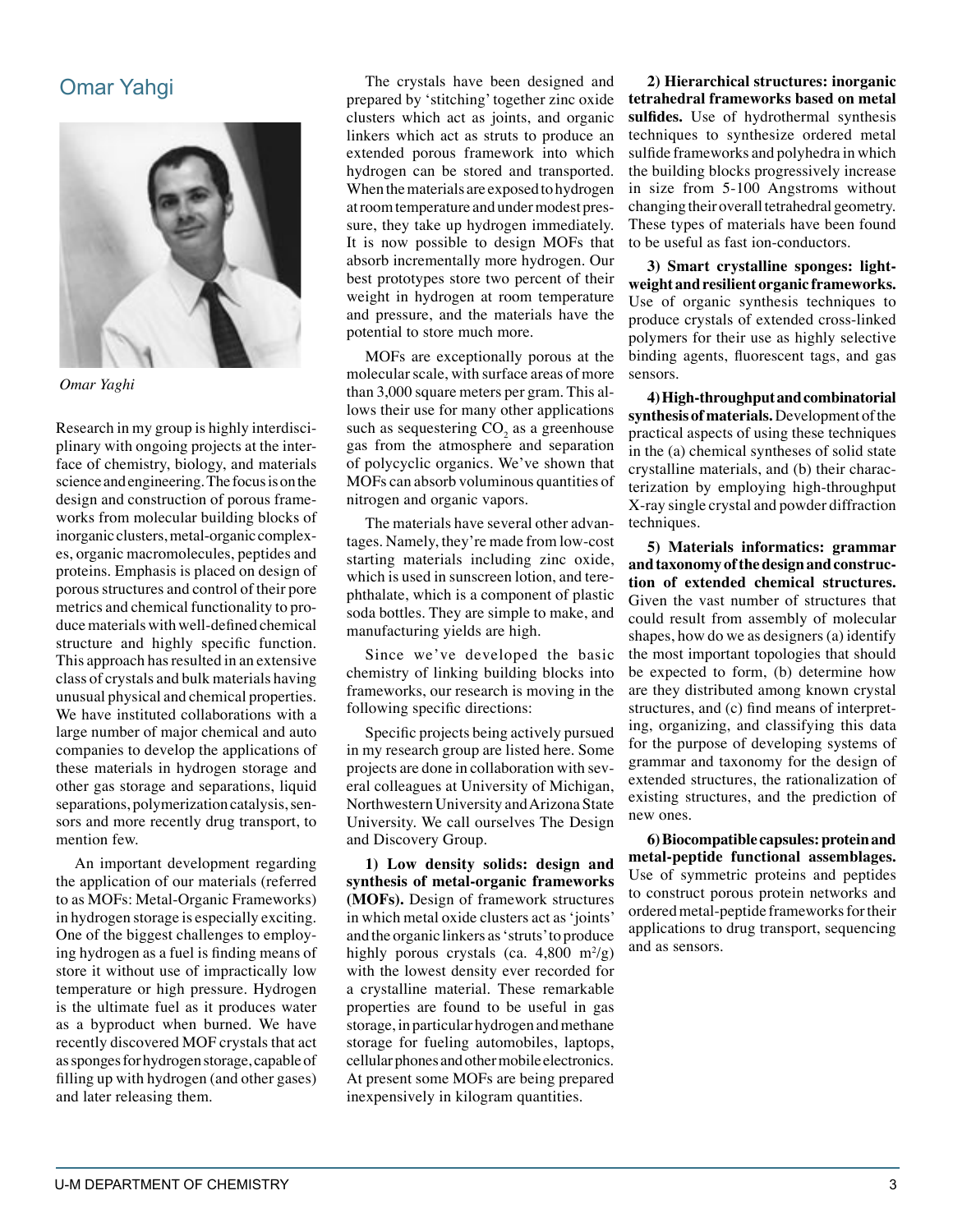

*Ioan Andricioaei*

# New Faculty

#### Ioan Andricioaei

Assistant Professor of Chemistry, Research Assistant Professor, Bioinformatics Ph.D., Boston University Theoretical and Computational Chemistry

Our research explores theoretical and computational topics at the interface between structural molecular biology and physical chemistry. It hinges on the central theme of developing and applying computer and modeling methods to describe, in terms of dynamics and thermodynamics, biologically important molecular processes, with the aim to complement, enhance or predict experimental findings. Research directions include:

*Computer Simulations of DNA-Binding Machines*. Protein-DNA interactions are essential in such crucial cellular functions as replication, repair, transcription or recombination. Many enzymes at and ahead of the replication fork affect large DNA fragments. For instance, topoisomerases undo DNA knotting. Others, like helicases and polymerases, are biomolecular motors: they use the energy of binding and/or hydrolysis of nucleotides to do mechanical work on the DNA fragments to which they bind. We have an avid interest in the theoretical description of these fundamental genetic processes through massively parallel computer simulations.

*Dynamics-Function Relationships*. Connections to NMR Relaxation. An accurate measure of free energy, important for protein/RNA stability or ligand binding, has to include the entropy manifested in molecular flexibility. On the experimental side, this dynamic aspect is brought in by developments in solution NMR spectroscopy, which measures motion by relaxation experiments. Molecular dynamics simulation is an important tool to complement these measurements and to connect dynamics to entropy.

*Enhanced Sampling in Path Space*. Many important equilibrium and kinetic properties of chemical systems (including proteins and nucleic acids) can be cast in terms of paths in multi-dimensional spaces. Sampling and optimization algorithms that we have developed for the conformational space can be generalized and adapted to the space of paths. We see fertile ground for theoretical and computational work on several categories of paths, from chemical-reaction paths, to paths in the sequence space of evolving proteins.

#### Barry Dunietz

Assistant Professor of Chemistry Ph.D., Columbia University Theoretical and Computational Chemistry

Computational quantum chemistry (QC) has the ability to provide microscopic insight on complex systems which is difficult to obtain by other tools. However, the extension of current methodology for such purposes is still far from trivial. The research we plan to undertake, will further enhance the use of QC methodology for complex systems. New methodological extensions required for the study of systems relevant for material science and biology will be suggested and implemented. Focus is provided to investigate processes involved with excited state dynamics of such extended systems.

Biological systems serve as one obvious category of complex systems. Specifically, we are interested in reactions related to photochemistry. Time Dependent DFT (TDDFT) emerges as a highly appropriate method for studying excited states. Recently, TDDFT technology has provided microscopic insight on the relevant excited states of the heme-CO ligand photodissociation process. Other interesting photochemistry reactions will be investigated.

Another category of complex systems being considered are related to material science. A major challenge for surface science research is to identify the surface properties



*Barry Dunietz*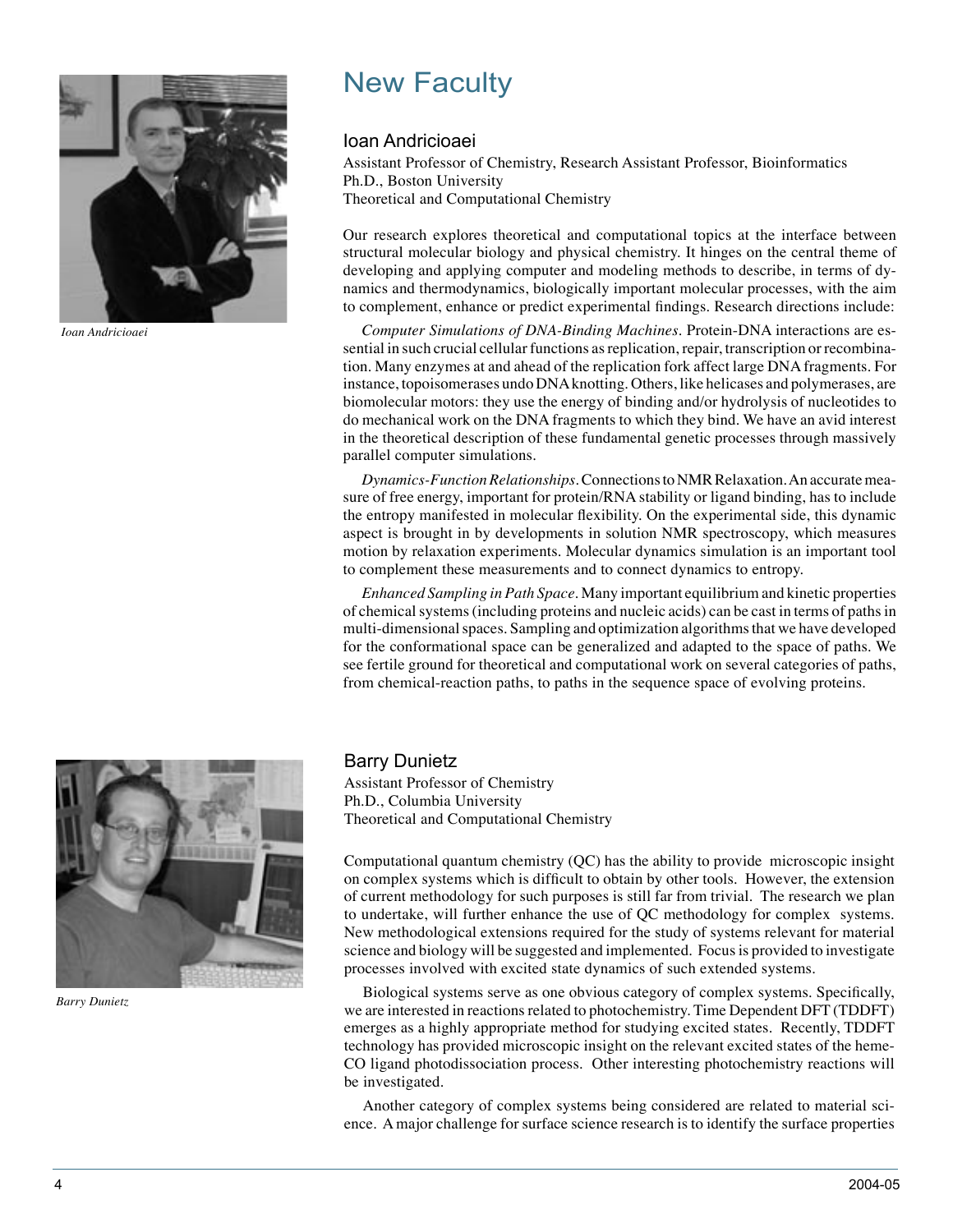crucial for catalysis. Electrochemistry is characterized by an additional complexity due to the liquid-solid interface. Microscopic description of the reaction mechanism can be gained by employing relatively simple models. A recent example is the investigation of CO electrooxidation process, a reaction with importance for fuel cell technology. Study of other surface mediated reactions is planned.

A related research effort will be provided to study systems of relevance for molecular electronics. The fundamental unit in molecular electronics consists of a "molecular wire" (MW) connecting two leads. Upon applying a potential bias on the leads, charge is transferred through the connecting molecule. With the recent success of experiments to measure charge transfer through MWs the need for accurate theoretical models describing these systems has been highlighted. Research in the group will be aimed to devise new methodologies for studying current-voltage relations in molecular junctions as well as applying these methodologies to interesting systems.

Finally, research to extend and improve current QC methodology for investigations of open shell systems is planned. The need for devising low cost and yet qualitative treatments of open shell systems is a well accepted notion. Possible directions involve method development based on localized perturbation and the coupled cluster ansatz theories. The aim is to devise a qualitative reference function, which may be used for higher order corrections.

#### Theodore Goodson, III

Professor of Chemistry Ph.D., University of Nebraska Physical Chemistry, Organic Materials, Nonlinear and Time-resolved Spectroscopy, Quantum Optical Effects in Novel Materials

Our research group utilizes a number of spectroscopic techniques towards investigating the optical properties and applications of novel organic macromolecular materials. A major emphasis is placed on the new properties observed in organic macromolecules with branching repeat structures as well as organic macromolecules encapsulated with small metal particles. These materials have been suggested to be candidates for a variety of applications involving light emitting devices, artificial light harvesting, strong optical limiters, enhanced nonlinear optical effects, quantum optical effects and as sensors in certain organic and biological devices.

Utilizing steady-state spectroscopy as well as ultra-fast time-resolved fluorescence (upconversion) and absorption (pump-probe) measurements, our research is focused on probing the kinetics of the fast energy redistribution processes that occur in branched (and related) macromolecular structures. With the additional use of fluorescence anisotropy decay measurements, we have characterized the fundamental limits of interaction in different molecular architectures. Investigations of novel larger branched structures as well as more fundamental investigations are used to probe the important structure-function relationships in these systems. These investigations are coupled with measurements of interactions and electronic dephasing in the branched (aggregate) systems with 3-pulse photon echo spectroscopy (3PEPS). This combined approach allows for the analysis of the energy transfer, interaction strength, dephasing, as well as other important physical properties of particular macromolecular systems.

The research in the group is also directed at the use of organic branched structures for applications in nonlinear optics as well as quantum optical and quantum interference effects. The investigations of strong interactions in particular multi-chromophore systems suggest that there is a possibility of enhanced transition dipole moments. This has been observed in organic branched structures in our laboratory. New methods, both synthetically and optically to enhance the nonlinear response of organic branched macromolecules are developed in this research effort. These measurements are combined with two-photon-emission and degenerate-four-wave mixing experiments to fully characterize the complete response of novel materials.



*Theodore Goodson, III*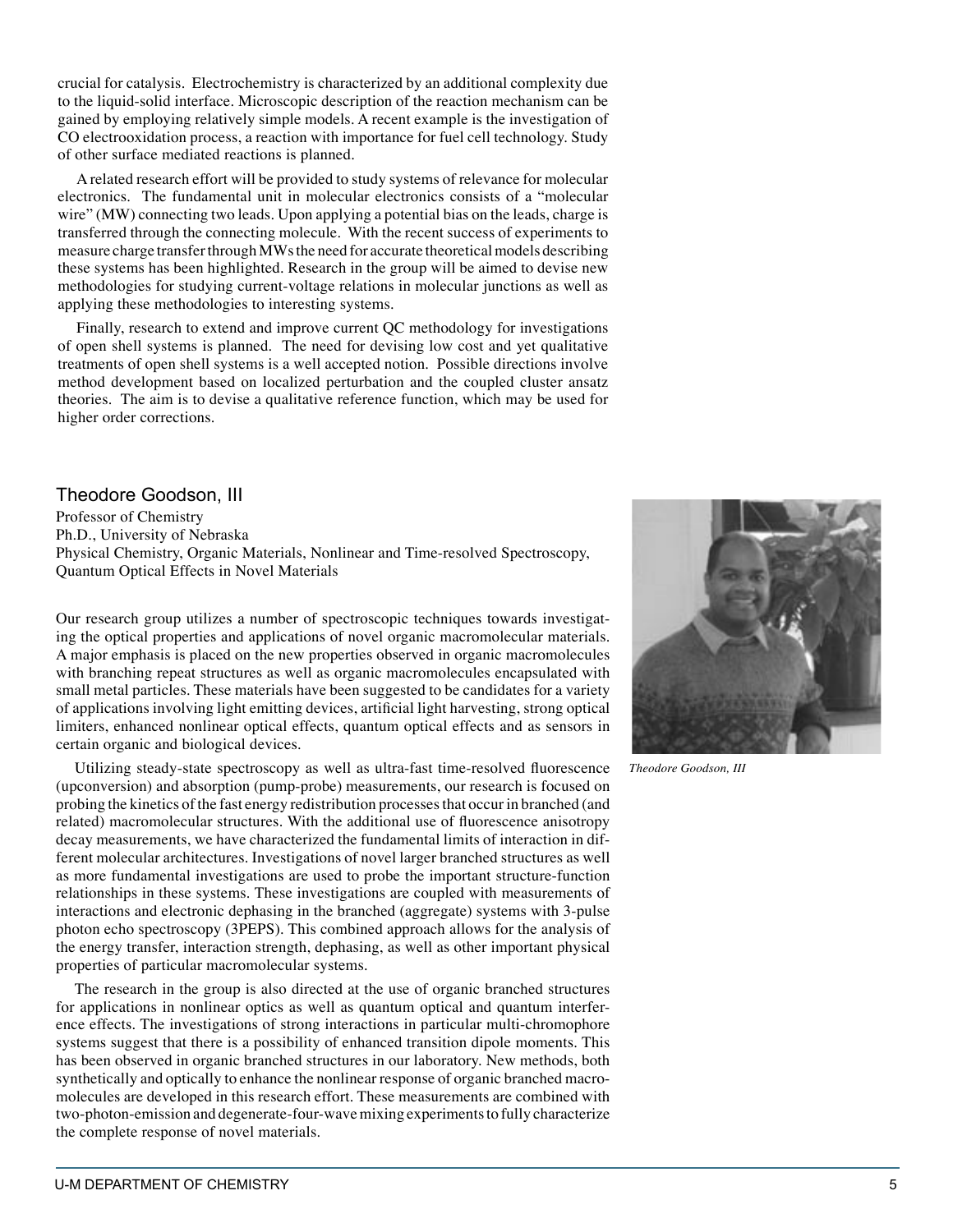

*Kristina Hakansson*

#### Kristina Hakansson

Assistant Professor of Chemistry Ph.D., Uppsala University Fourier Transform Ion Cyclotron Resonance Mass Spectrometry for Biomolecular Identification and Structural Characterization

Our research focuses on applying state-of-the-art mass spectrometric techniques to the following areas: 1) identification and characterization of protein post-translational modifications; 2) mapping macromolecular contact surfaces; and 3) exploration of the gas-phase fragmentation behavior of various biomolecules following ion-electron interactions. A major goal is to excel in both analytical technique development and biologically relevant problem solving.

Electron Capture Dissociation (ECD) is a recently developed fragmentation technique for gas-phase peptide and protein ions. ECD can cleave backbone bonds with retention of weakly-bound post-translational modifications, thereby allowing their localization while simultaneously resulting in amino acid sequence information. By contrast, the main dissociation pathways in slow-heating techniques, such as infrared multiphoton dissociation (IRMPD), are loss of and cleavage within modifications. IRMPD can therefore identify the presence of modifications, and provide complementary structural information. We incorporate ECD and IRMPD into the field of proteomics to specifically target modified proteins at low (pmol) levels.

Solution-phase hydrogen/deuterium exchange in combination with mass spectrometric detection of proteolytic peptides is a valuable tool for characterization of protein-protein interactions. The exchange rates of amide hydrogens at contact surfaces generally slow down several orders of magnitude compared to hydrogens accessible to the solvent. We utilize the ultrahigh resolution (m/DmFWHM of several million) and ppm mass accuracy of Fourier transform ion cyclotron resonance mass spectrometry (FT-ICR MS) to improve peptide assignment, protein sequence coverage, and mass increase measurements. We also apply this technology to characterize protein-nucleic acid and proteincarbohydrate interactions, and explore the possibility of employing ECD to increase structural resolution.

Finally, we are interested in extending the radical ion chemistry of ECD and other techniques based on ion-electron interactions to structural characterization of a larger variety of biological molecules, such as oligonucleotides and oligosaccharides. Fragmentation patterns of both positive and negative ions are investigated, and should provide insights for a deeper understanding of these processes.



*Melanie Sanford*

Melanie Sanford

Assistant Professor of Chemistry Ph.D., California Institute of Technology New Synthetic Methods, Catalysis and Asymmetric Catalysis, Organometallic Chemistry

Research in my group focuses on problems at the interface of organic and inorganic chemistry. In particular, we work to discover, understand, and exploit the unique (and often highly selective) reactions between organic substrates and transition metals in order to address current challenges in organic synthesis. Some problems of particular interest include the development of catalysts for the selective functionalization of C–H bonds, the asymmetric synthesis of heterocycles, and the stereoselective formation/ elaboration of metal enolates. Students in my group will gain experience in the synthesis and characterization of organic and organometallic compounds, the discovery of new reactions, and the application of these new reactions in organic synthesis and catalysis. Importantly, our research relies heavily on mechanistic investigations to direct both the development and the optimization of catalytic processes. Two projects of particular interest are described below.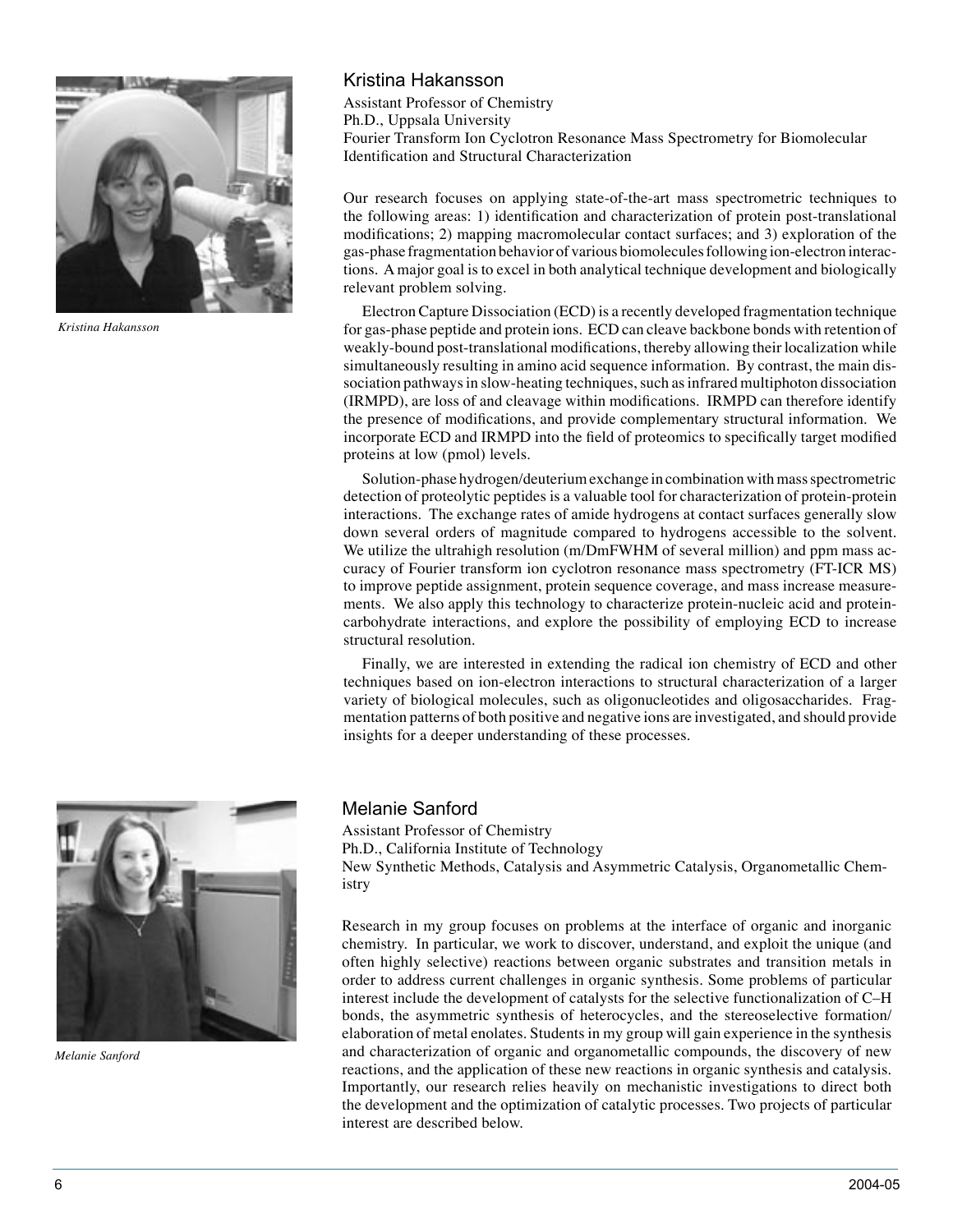#### *Oxidation of Carbon-Hydrogen Bonds*

A first area of interest involves the development of new, highly selective methods for converting unactivated arene and alkane C–H bonds to new functional groups (including alkyl/aryl acetates, ethers, halides, amines, cyanides, arenes, alkenes and alkynes) and applying these transformations to the synthesis and functionalization of complex organic molecules.

#### *Synthesis of Chiral Heterocycles*

A second project involves the design of novel transition metal catalysts for the asymmetric synthesis of chiral heterocycles (e.g., epoxide, aziridine, pyrrolidine, and tetrahydrofuran derivatives), which serve as important structural motifs in a wide variety of natural products. Our approach to these molecules involves the oxidation of olefins with environmentally benign oxidants such as dioxygen and nitrous oxide.

### Faculty News

**Larry Bartell** is the recipient of the Metz-Starck award given this past week at the Austin Symposium on Molecular Structure. This international award recognizes scientists who have made major contributions to the study of molecular structure with preference given to the fields of microwave spectroscopy, high resolution infrared spectroscopy, and gas-phase electron diffraction.

Congratulations to **Hashim Al-Hashimi** for receiving the 2004 Ralph E. Power Junior Faculty Enhancement Award. This award is sponsored by Oak Ridge and is available to junior faculty at Oak Ridge Associated Universities member institutions. These awards are intended to enrich the research and professional growth of young faculty and result in new funding opportunities for them.

**Brian P. Coppola** has been awarded the 2004 Professor of the Year for the State of Michigan for his contributions to chemical education and future faculty development. The award is given by the Council for Advancement and Support of Education (CASE) and The Carnegie Foundation for the Advancement of Teaching.

The 2004-2005 winner of the Society for College Science Teachers (SCST)/Kendall-Hunt Outstanding Undergraduate Science Teacher Award (OUSTA) is **Brian P. Coppola**. Professor of Chemistry, Associate Chair for Curriculum and Faculty Affairs, and the Arthur F. Thurnau Professor in Chemistry at the University of Michigan.

**Kristina Hakansson** is the recipient of a 2004 Searle Scholar Award. This is an outstanding accomplishment - a highly

competitive award program. Kristina is the second member of the Chemistry Department to receive this honor.

**Marc Johnson, Anna Mapp** and **Zhan Chen** are recipients of 2004 NSF Career Awards.

Congratulations to **Anna Mapp**, who is the recipient of the prestigious 2004 Alfred P. Sloan Foundation Fellowship in Chemistry. These annual awards are intended to enhance the careers of the very best young faculty members in specified fields of science.

**Rowena Matthews** has been elected a member of the National Academy, Institute of Medicine.

**Mark Meyerhoff** has been named the Philip J. Elving Collegiate Professor of Chemistry effective September 1, 2004 - August 31, 2009.

The 2003 Farrel Lytle Award for outstanding contributions to synchrotron science involving SSRL was awarded to **James Penner-Hahn**, in recognition of his imaginative application of x-ray absorption spectroscopy in all of its variations to a large and diverse collection of important biological and biochemistry problems over the past twenty years. It was noted by many of the people who nominated Jim, that during this same period he has also focused with equal vigor on training the next generation of biophysical X-ray spectroscopists.

**James Penner-Hahn** and **James Coward** have been elected Fellows of the American Association for the Advancement of Science.

**Paul Rasmussen** has been selected as one of the Harold R. Johnson Diversity Awardees for 2004. The Harold R. Johnson Diversity Service Award recognizes faculty whose service contributes to the development of a more culturally and ethnically diverse campus community. Paul has made major contributions at the College and Graduate School through his broad efforts to expand the recruitment of underrepresented minority students, not only into chemistry, but into all of the natural science departments on campus.

**William Roush** is the 2004 recipient of the ACS Ernest Guenther Award for Natural Products Chemistry.

Congratulations to **Melanie Sanford** who has been named a recipient of a Beckman Young Investigator Award. The Arnold and Mabel Beckman Foundation makes grants to non-profit research institutions to promote research in chemistry and the life sciences to foster the invention of methods, instruments and materials that will open up new avenues of research in science. The Beckman Young Investigators (BYI) Program is intended to provide research support to the most promising young faculty members in the early stages of academic careers in the chemical and life sciences. Melanie is also a recipient of a Camille and Henry Dreyfus New Faculty Award.

Camille and Henry Dreyfus Foundation announced that **Nils Walter** has been named a recipient of the 2004 Camille Dreyfus Teacher-Scholar Award. This year's list of recipients is truly impressive.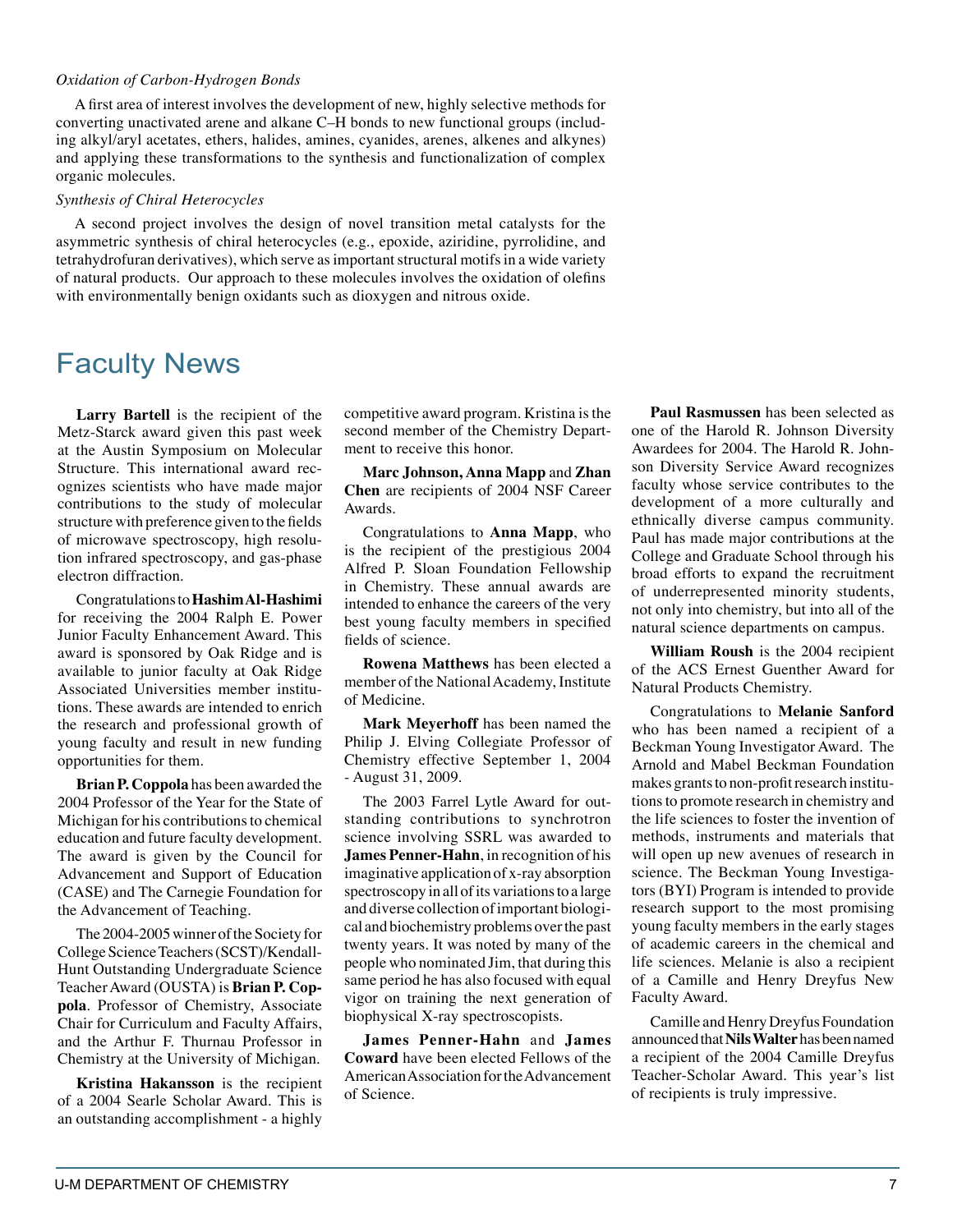**John Wolfe** received a 3M Nontenured Faculty Award. This is an unrestricted research award funded by the 3M Contributions Program. John has also been named the recipient of the 2004 Amgen Young Investigator Award and has received a NIH grant starting in 2005.

**Ed Vedejs** received the 2004 HC Brown Award for Creative Research in Synthetic Methods, as announced in Chemical and Engineering News.

**Omar Yaghi** has been awarded the 2004 Sacconi Medal from the Italian Chemical

Society. Information about this award for excellence in Inorganic Chemistry is available on the following website: http://www. cerm.unifi.it/FondSacc/medal.html. Omar has been named the Robert W. Parry Collegiate Professor of Chemistry.

#### Omar Yaghi appointed Robert W. Parry Professor of Chemistry

Professor Omar Yaghi was installed as the Robert W. Parry Collegiate Professor of Chemistry on Oct 27, 2004 by Dean Terrence McDonald (College of Literature, Science and the Arts), at a ceremony in the Rackham Amphitheatre. Prof. Yaghi presented a lecture on the occasion entitled "Crystals Full of Nothing for the Storage of Hydrogen".

Collegiate chairs are awarded to distinguished faculty in the College in recognition of their leadership and achievements. Prof. Yaghi was honored for his groundbreaking work on the synthesis and characterization of open structure metal-organic frameworks, which show great promise in applications as gas storage materials (H<sub>2</sub> and CH<sub>4</sub>), polymerization catalysis and separations. Collegiate chairs also honor former faculty members or distinguished alumni/ae. Prof. Yaghi chose Robert (Bob) Parry as the namesake for his chair. Bob was a member of the faculty from 1946-1969. A much beloved colleague and teacher, Bob rose to national leadership during his tenure at Michigan. He was a founding editor of *Inorganic Chemistry,* president of the American Chemical Society, and a recipient of the Priestley Medal, the highest award from the American Chemical Society. Bob moved to the University of Utah in 1969 where he is Professor Emeritus. Bob directed some 40 PhD and postdoctoral students during his tenure at Michigan. They subsequently established the Robert W. Parry endowment fund to support a graduate student researcher. The endowment currently provides a summer fellowship for a graduate student every 1-2 years.

Bob and Marj Parry journeyed from Salt Lake City to participate in the day's activities that included a reception and dinner attended by over 40 colleagues and friends. They were joined by their son, Mark, Marj's sister and her husband, Ernest and Connie Upton, and several of Bob's former students, including Prof. and Mrs. Robert Paine, Prof. and Mrs. Du Shriver, Sr. Susan Fleming, Prof. Charles Heitsch, Prof.



*Front row l to r: O. Yaghi, R. Weaver, R. Parry, S. Fleming, D. Badger Back row l to r: R. Kuczkowski, C. Heitsch, R. Paine, T. McDonald, D. Shriver*

Richard Weaver and Prof. David Badger. Several of Prof. Yaghi's former mentors, friends and colleagues attended the event including Prof. Walter Klemperer, Prof. Michael O'Keeffe and Prof. Morton Munk. Other attendees at the dinner were faculty and staff from the Chemistry Department, Mechanical Engineering and various University administrative offices. The current holder of the Parry graduate fellowship, Stephen Caskey, also attended and was introduced at the dinner.



### Graduate Student Profile

Tamiika K. Hurst is a Ph.D. student in the research group of Carol Fierke. Her thesis research is in the area of enzyme-based biosensor development. As an undergraduate at Wayne State University, Tamiika became involved with *The National Organization for the Professional Advancement of Black Chemists and Chemical Engineers* (NOBCChE, pronounced No-be-shay).

This national organization has been in existence since 1972. It supports the growth and development of underrepresented scientists and engineers through programs geared toward academic excellence, professional development and community involvement. Its annual meeting each spring brings together students, educators, industrial scientists and administrators to focus on research accomplishments and career development. Job *Tamiika Hurst* recruiting and networking is actively pursued in at this time. Tamiika serves as the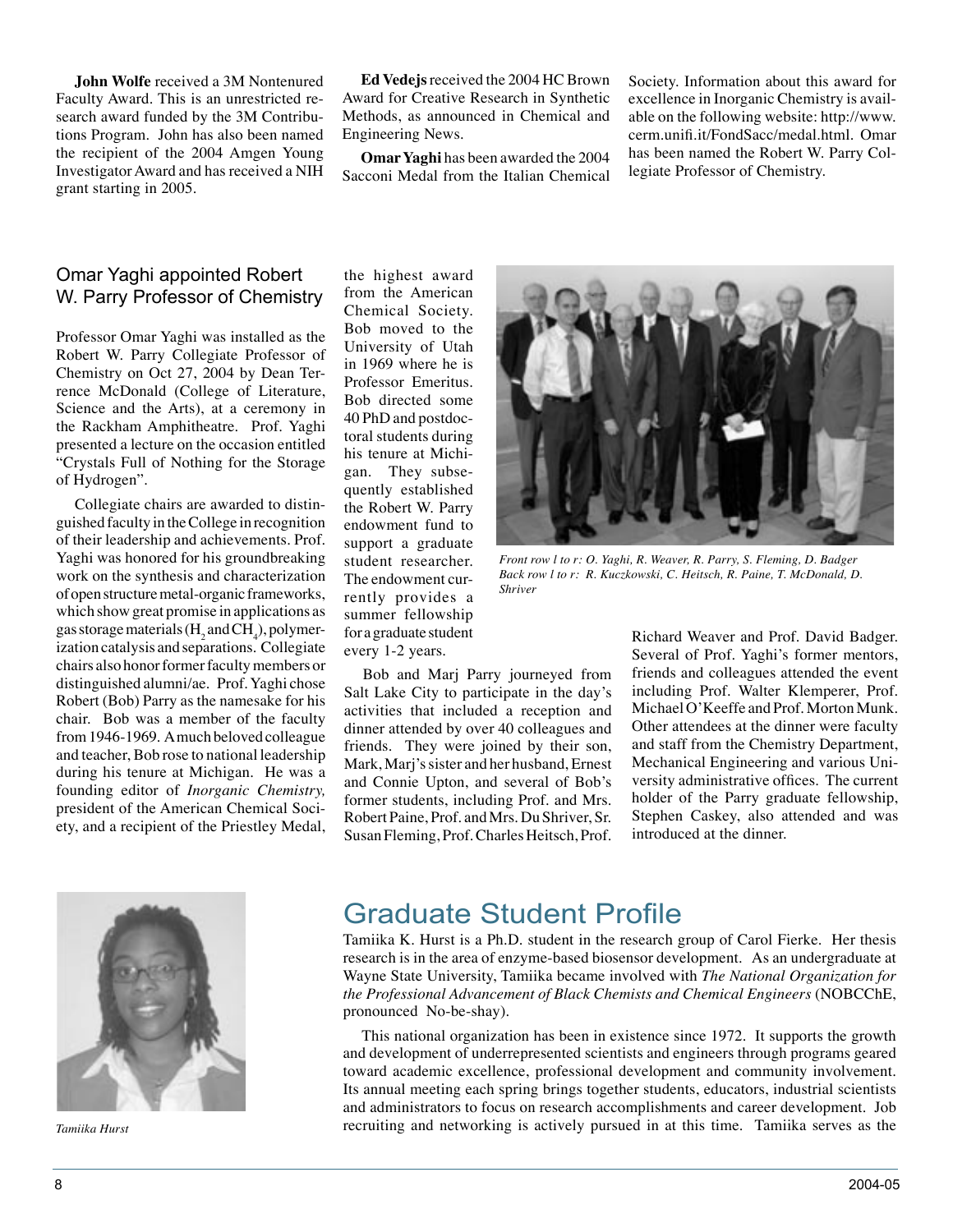2004-2005 NOBCChE National Student Representative and is very active in the University of Michigan Student Chapter. She also has served as past president of the Michigan State Student Chapter and as the

Midwest Region Student Representative. We salute her dedication to the NOBCChE community and goals, and wish her success in her leadership role this year.

# Graduate Program News

Opening Remarks and Presentation of Awards - Dr. Carol Fierke, Chair, Graduate Committee and Professor of Chemistry

### Annual Awards

#### Florence Fenwick Outstanding Graduate Student Instructor Award

Presented to graduate students who taught undergraduate courses in chemistry during the academic year. Winners are chosen for their innovation in the lab or classroom, teaching evaluations, and recommendation of faculty. These awards are provided from the Florence Fenwick Memorial Fund.

 Pascale Leroueil (Banaszak Holl) Shaela Reidy (Sacks)

#### Wirt & Mary Cornwell Outstanding Graduate Student Research Award

Presented to graduate students based on research advisor recommendation, publications, posters, meeting presentations, uniqueness of research and nature of research. These awards are provided from the Wirt and Mary Cornwell Prize.

 Dinari Harris (Walter) Jesse Rowsell (Yaghi)

#### American Chemical Society Outstanding Graduate Student Award for Research and Teaching

This award is given by the Huron Valley Section of the American Chemical Society. It is intended to recognize achievement in teaching and research by a graduate student. Matthew Clarke (Chen)

#### Milton Tamres Outstanding Teaching Award

This award is named after Professor Milton Tamres who was a master teacher. It recognizes outstanding cumulative teaching service.

Melissa Getz (Al-Hashimi)

### Robert & Carolyn Buzzard Graduate Chemistry Student Leadership Award

The Leadership Award is given to a graduate student who has shown the skills of a leader of many. The person takes an active role in the Department - assisting with graduate recruitment; working with faculty and staff to provide a better environment for graduate



*Florence Fenwick Outstanding Graduate Student Instructor Award: Shaela Reidy, Vincent Pecoraro*



*Wirt and Mary Cornwell Outstanding Graduate Student Research Award: Vincent Pecoraro, Omar Yaghi (accepting for Jesse Rowsell), Dinari Harris, Nils Walter*



*ACS Outstanding Student Award for Research and Teaching: Vincent Pecoraro, Matthew Clarke*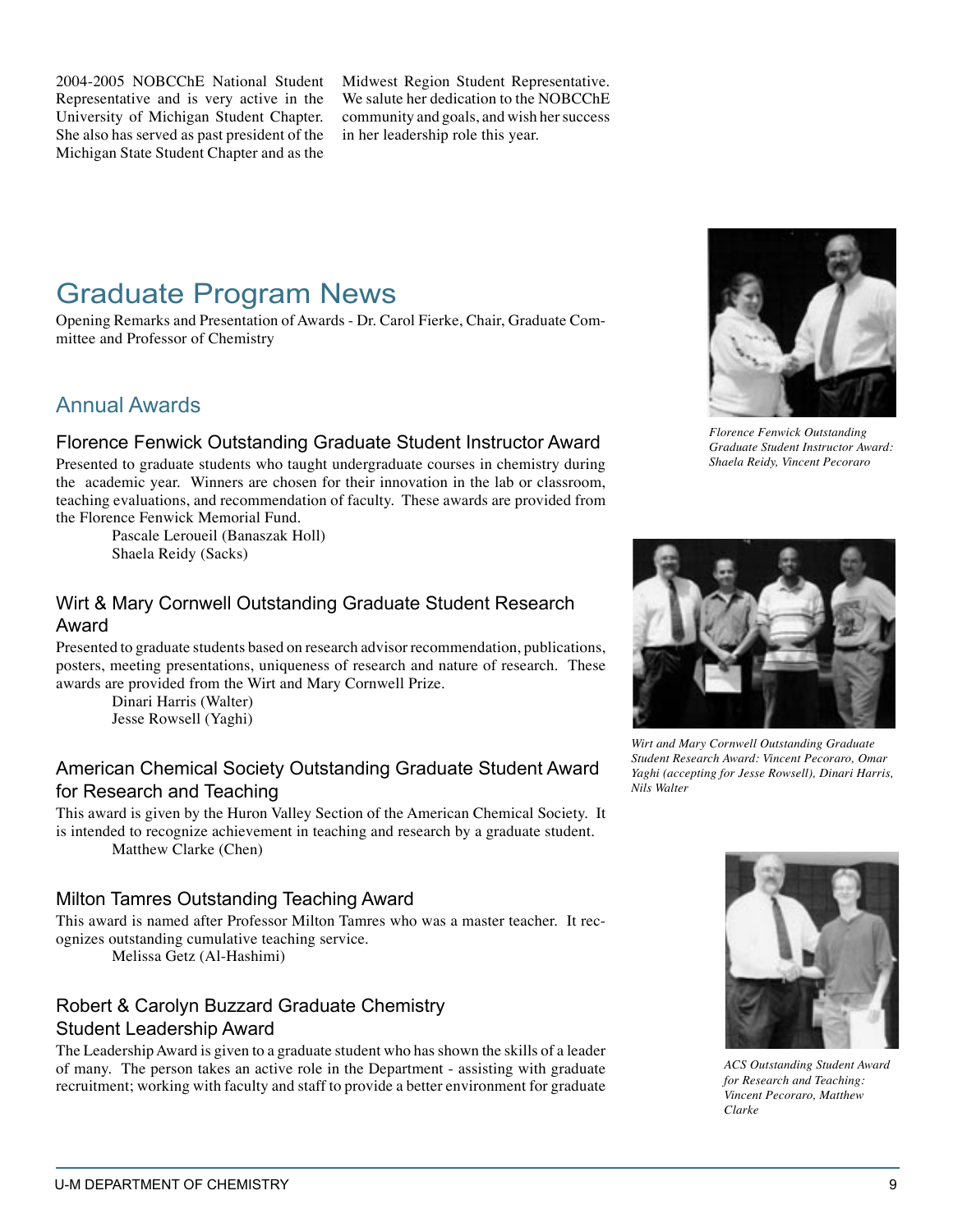

*Milton Tamres Outstanding Teaching Award: Melissa Getz, Mrs. Tamres*



*Robert and Carolyn Buzzard Graduate Chemistry Leadership Award: Robyn Gdula, Vincent Pecoraro*



*Abbott Laboratories Graduate Fellowship in Synthetic Organic Chemistry; Vincent Pecoraro, Peris Gorka*



*Bristol-Myers Graduate Fellowship: Lisa Julian, Vincent Pecoraro*

students; also serves as morale and welfare support person. This award is provided by Robert and Carolyn Buzzard. Robyn Gdula (Johnson)

#### Seyhan Ege ADVANCE Travel Awards

The ADVANCE Travel Award is given to female students who are interested in an academic career and will be attending a conference.

 Joslyn Kravitz (Pecoraro/Carlson) Andrea Sudik (Yaghi) Megan McGuigan (Sacks) Nissa Westerberg (Fierke)

#### ADVANCE Travel Awards

 Stephanie Gantt (Fierke) Amelia Fuller (Mapp) Julia Clay (Vedejs) Suping Zheng (Lubman) Emily Jameson (Kennedy)

### Fellowship Recipients

### Abbott Laboratories Graduate Fellowship in Synthetic Organic **Chemistry**

Peris Gorka (Vedejs)

# Bristol-Myers Graduate Fellowship

Lisa Julian (Roush)

#### Eli Lilly Graduate Fellowship

 Anthony Boitano (Glick) Amelia Fuller (Mapp) Kan Zhu (Lubman)

#### National Science Foundation (NSF) Fellowship

 Stephanie Gantt (Fierke) Maria Rhodes (Walter) Scott Shaw (Vedejs) Natalia Melcer (Yaghi)

Robert W. Parry Fellowship Stephen Caskey (Johnson)

#### Pfizer Graduate Fellowship in Organic Chemistry Aaron Minter (Mapp)

#### Rackham Merit Fellowships

Fellowship support funded by the Rackham Graduate School for students from historically underrepresented groups.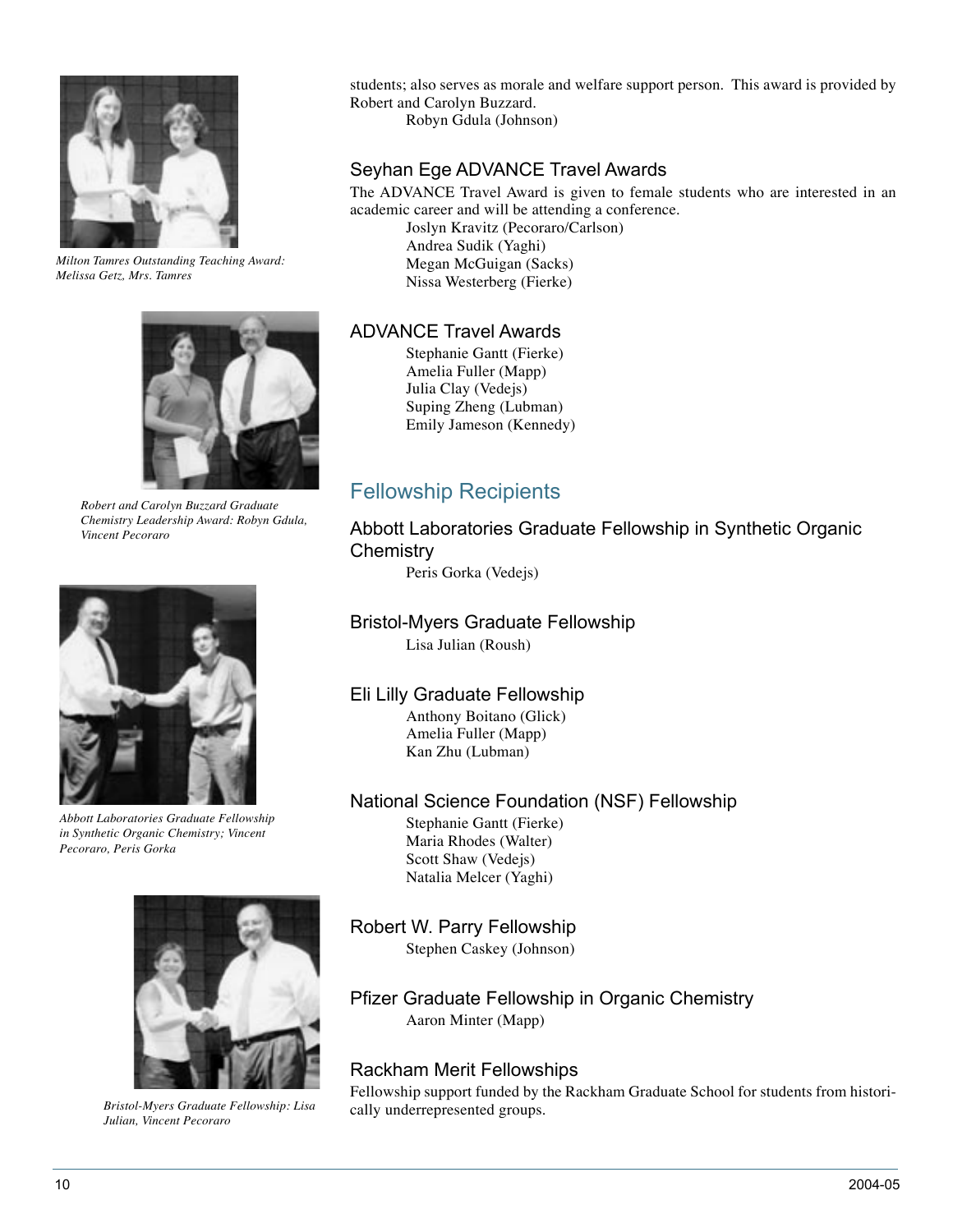Tara Lynn Conser (Coward) Joseph Gallegos (Francis) Tamiika Hurst (Fierke) William C. Johnson (Chen) Rebecca Tinsley (Walter) Ricardco Lira (Roush) Michael Orozco (Sension) Zikiya Norton (Mapp) Frank Vazquez (Geva) Salena Whitfield (Sanford)

#### Rackham One-Term Dissertation Fellowship

 Beth Knapp-Reed (Roush) Jeff Bartolin (Banaszak Holl)

#### Regents' Fellows

Support for students provided by the Regents of the University Zuzanna Cygan (Banaszak Holl) Timothy DeVries (Vedejs) Trisha Duffey (Vedejs) Emily Jameson (Kennedy) Joshua Ney (Wolfe) Scott Shaw (Vedejs)

Margaret and Herman Sokol Graduate Fellowship in Chemistry Cheryl Loch (Chen)

UNCF/Merck Graduate Science Research Dissertation Fellowship Dinari Harris (Walter)



*Eli Lilly Graduate Fellowship in Organic Chemical Biology and Analytical Chemistry: Vincent Pecoraro, Amelia Fuller*



*Robert W. Parry Inorganic Chemistry Fellowship: Vincent Pecoraro, Stephen Caskey*

### Training Grants

Cellular Biotechnology Training Program (CBTP)

 Katherine Hicks (Fierke) Kristin Smith (Fierke)

#### Chemistry-Biology Interface Training Program (CBI)

Training Grant provided by National Institutes of General Medical Sciences for research at the interface of chemistry and biology. Includes units of Chemistry, Biological Chemistry at the Medical School and Medicinal Chemistry in the College of Pharmacy.

 Susan Deeter (Vedejs) Gina DeVault (Roush) Melissa Bobeck (Glick) Linelsey Gottler (Marsh) Robert Rarig (Vedejs) Jenny Rush (Glick) Thomas Sundberg (Glick) Debra Touw (Pecoraro)



*Pfizer Graduate Fellowship in Organic Synthesis: Vincent Pecoraro, Aaron Minter*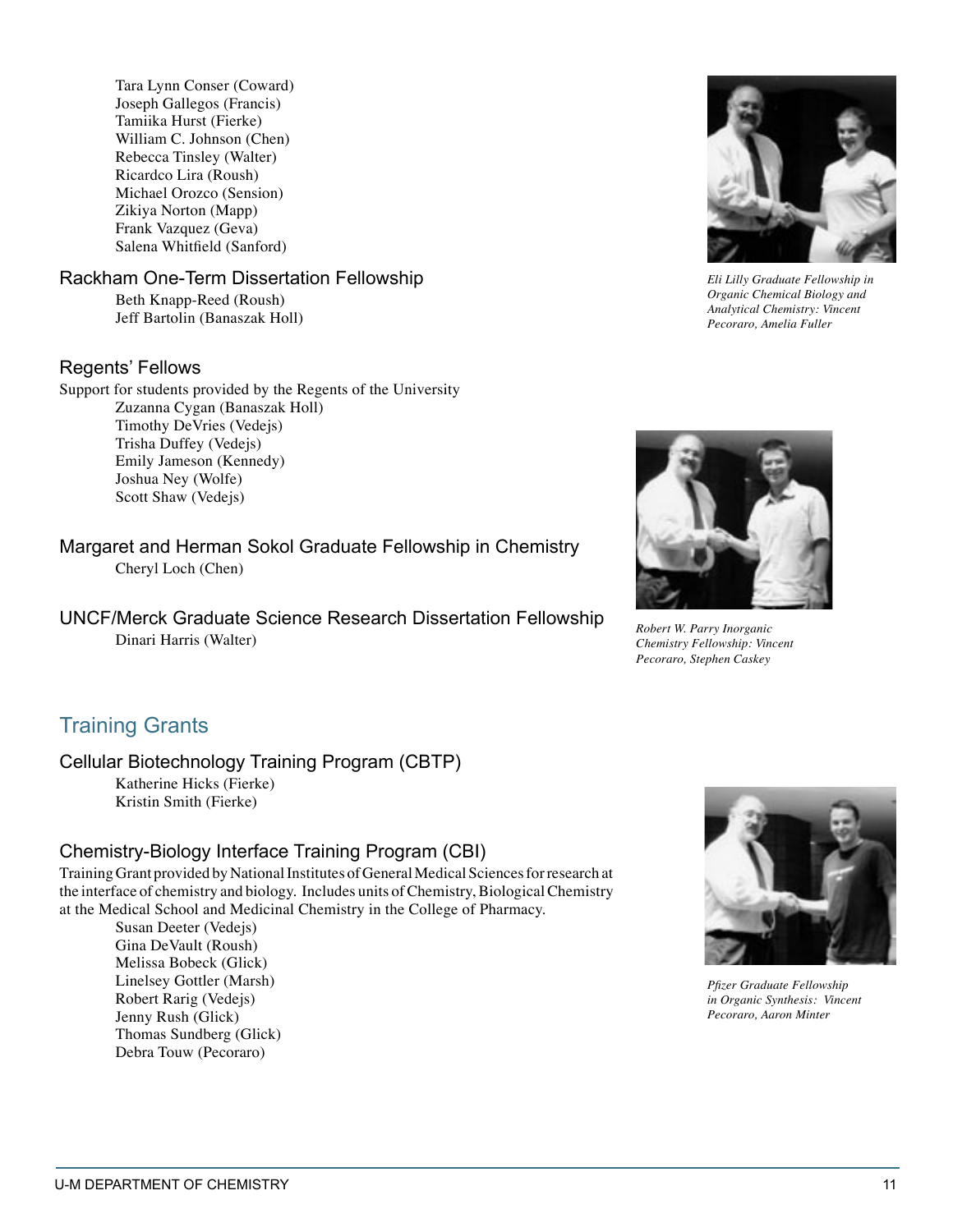

*Regents Fellowships: Vincent Pecoraro, Tim DeVries, Emily Jameson, Trisha Duffey*



*Margaret and Herman Sokol Graduate Fellowship in Chemistry: Vincent Pecoraro, Cheryl Loch*

#### Graduate Assistants in the Area of National Need (GAANN)

Enhance teaching and research capacities of chemists to meet the needs of emerging industries vital to our technological competitiveness and to supply our colleges with faculty to meet the 21st Century teaching and research missions.

 Rebecca Basse (Zellers) Alex Hansen (Al-Hashimi) Kami Hull (Sanford) Pascale Leroueil(Banaszak Holl) Rajan Pragani (Roush) Kendra Reid (Kennedy) Shaelah Reidy (Sacks) Jennifer Thomas (Wolfe)

#### Integrative Education and Research Training Program (IGERT)

Training grant sponsored by the National Science Foundation for research in materials chemistry.

 Annabelle Benin (Yaghi) Adam Grzesiak (Matzger) Jamie Nichols (Zellers) Katherine Plass (Matzger) Lidaris San Miguel (Matzger) Michael Stewart (Johnson)

#### Medical Scientist Training Program (MSTP)

Steven Rowe (Mapp)

#### Molecular Biophysics Training Grant (MBTG)

 Caleb Behrend (Kopelman) John Hoerter (Walter) Miguel Pereira (Walter)

### Pharmacological Sciences & Biorelated Chemistry Training Program (PSTP)

Heather Hartman (Fierke)

### Sokol Visit

Each year the Department sponsors a reception to welcome distinguished benefactress, Mrs. Margaret Sokol to campus. The yearly visit provides an opportunity for Mrs. Sokol to meet with current and past recipients of the Margaret and Herman Sokol Graduate and Undergraduate Fellowships established in 1991.

In addition to the Sokol Scholars program, Mrs. Sokol is responsible for the Margaret and Herman Sokol Faculty Award in the Sciences program. Faculty award recipients are selected by Rackham Graduate School and give a lecture on campus in the spring. Professor Vincent Pecoraro is the recipient of the 2005 Sokol Faculty Award.



#### 2003-04 Sokol Award Recipients

Cheryl Loch, Graduate Curtis Schneidis, Graduate Keary Engle, Undergraduate Summer Research Anders Nilsson, Undergraduate Sumer Research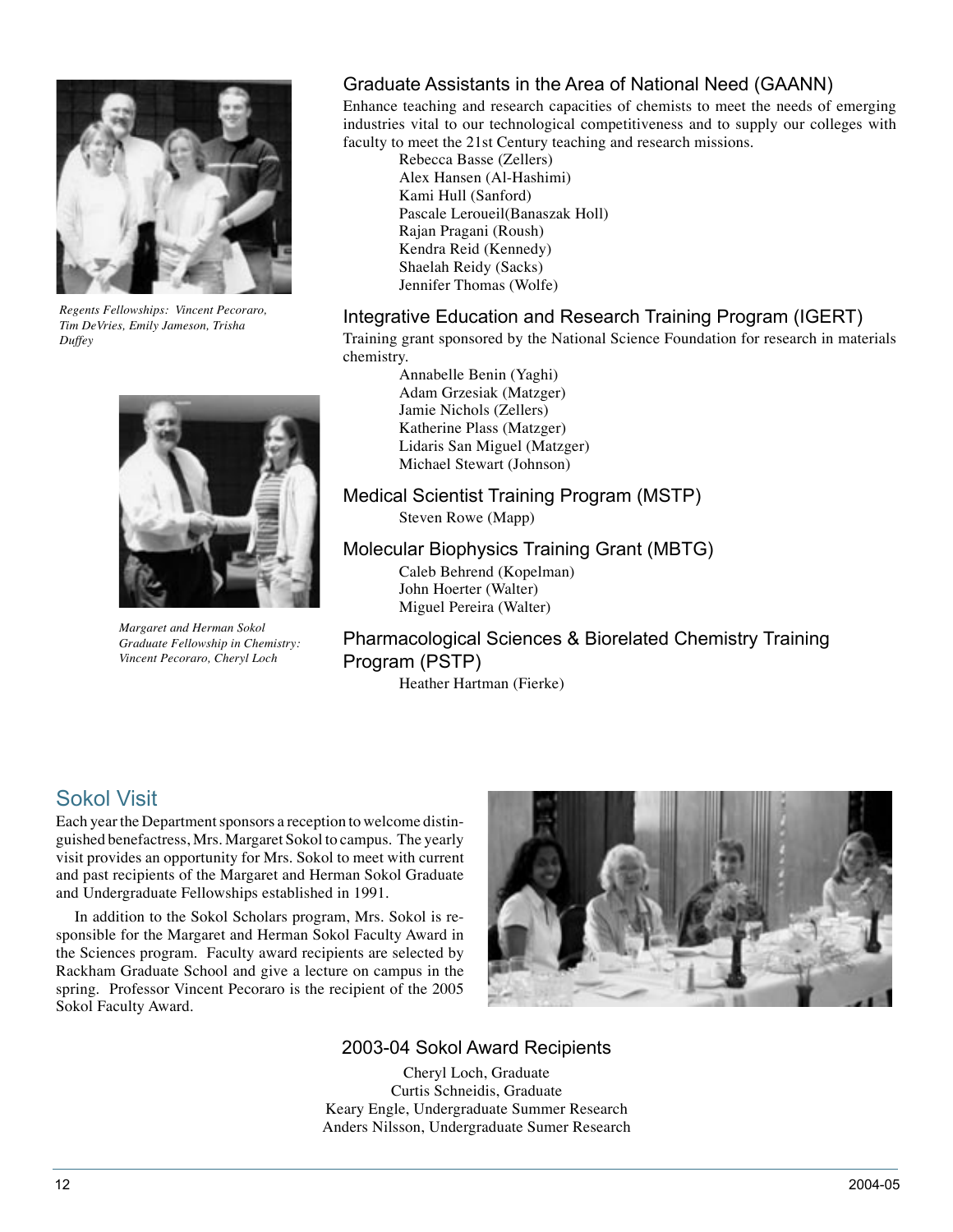# Graduate Degrees

### Doctorates for August, December 2003 & May 2004

### FALL 2003 PHD GRADUATES

**Aponick, Aaron** William H. Pearson (2-Azaallyl) Stannanes in Synthesis: (1) Formal Syntheses of (t)-Aspidospermidine, (t)-Aspidospermine, and (t)-Quebrachamine and (2) Tandem Double Allylation/Ring Closing Metathesis Reactions.

**Cole, Allwyn** Roseanne J. Sension Ultrafast Transient Absorption Studies of Coenzyme B Analogs and Derivatives: Biological Activity of Alkylcobalamins.

**Emal, Cory** William. R. Roush Design and Synthesis of Mechanism-Based Cysteine Protease Inhibitors and Pro-Apoptotic 1,4-Benzodiazepines.

**Neitz, R. Jeffrey** William. R. Roush Total Synthesis of the Structure of the Putative Landomycin Agylcone, Revision of the Structure and Studies Directed Toward the Synthesis of the Proposed Structure of the Landomycin Agylcone.

**Oh, Bong Kyun** Mark E. Meyerhoff Biomimetic Nitric Oxide (NO) Generation at Interface of Polymeric Material Doped with Copper(II)-Complex.

Pickett, Jennifer Susan Carol A. Fierke Investigations Into the Transition State of The Reaction Catalyzed by Protein Farnesyltransferase.

**Tobin, Daniel A.** James E. Penner-Hahn XAS Investigation of Zinc Mealloproteins and Enzymes.

**Wildman, Katherine Anne Henzler** Ayyalusamy Ramamoorthy The Mechanism of Lipid Bilayer Disruption by the Human Antimicrobial Peptide, LL-37.

Witker, David L. M. David Curtis Factors Influencing Electronic and Ionic Conductivity in Ion-Coordinating Conjugated Polymers.

Yamaguchi, Yoshinori Michael D. Morris Two-and Three-Dimensional Image Analysis in Bioanalytical Measurement Systems.

Zajac, Matthew A. **Edwin Vedejs** Synthesis of the Diazonamide A Macrocyclic Core

#### WINTER TERM 2004 PHD GRADUATES

**Alexander, Matthew D.** James K. Coward The Synthesis and Characterization of Gamma-Glutamyl Aldehydes and Epoxides Designed as Inhibitors of the Cysteine Protease Gamma-Glutamyl Hydrolase.

**Batchelor, Melissa May Mark E. Meyerhoff** Synthesis and Characterization of NO-Releasing Agents/Polymers for Biomedical Applications.

**Cygan, Zuzanna T.** Mark M. Banaszak Holl Palladium Complexes with Germylene Ligands: Synthesis, Structure, and Reactivity.

**Dahlgren, Gabriella** Robert T. Kennedy Dynamic Measurements of Metabolism and Secretion in Islets of Langerhans by Amperometry and Fluorescence Microscopy.

**Filippakopoulos, Panagiotis** Dimitri N. Coucouvanis Design and Synthesis of Supramolecular Molecules and their Use as Carriers for the Facilitated Transport of Biomolecules across Lipophilic Barriers.

**Flamme, Eric M.** William. R. Roush The Development of a Novel Double Allylboration Reaction: I. Synthesis of 1,5-Anti- and 1,5-Syn-Diols II. Methods for the Formation of Trans-2,6-Disubstituted 5,6-Dihydro-2Hpyrans. Progress towards the Synthesis of Amphidinol 3.

**Frost, Megan C.** Mark E. Meyerhoff Improving the Hemocompatibility of Hydrophobic Polymers via Nitric Oxide (NO) Release: *In Vivo* Evaluation of NO-Releasing Silicone Rubbers and the Development of S-Nitrosothiol Derivatized Polymer Fillers.

**Huhta, Marja S.** E. Neil G. Marsh Studies on Two Radical Enzyme Systems: Glutamate Mutase and Benzylsuccinate Synthease.

**Knapp-Reed, Beth A**. William R. Roush I. Studies toward the Total Synthesis of Scytophycin C. II. Optimized Synthesis of Vinyl Sulfonamide Inhibitors of the Cysteine Protease Cruzain.

**MacKay, James A.** Edwin Vedejs Nucleophilic Catalysis using Chiral Phosphines.

**Mans, Douglas M.** William H. Pearson Aza-Bridged Bicyclic Amines from (2-Azaallyl)Stannanes and the Total Synthesis of (+)-Cocaine.

**Matzapetaki, Emmanouil** Vincent L. Pecoraro Use of Heavy Metal Binding *De Novo* Designed α-Helical Peptides as Models for Understanding Metalloproteins.

**McClure, Craig P.** James E. Penner-Hahn Investigation of Biological Metal Sites by X-Ray Fluorescence and X-Ray Absorption Spectroscopy.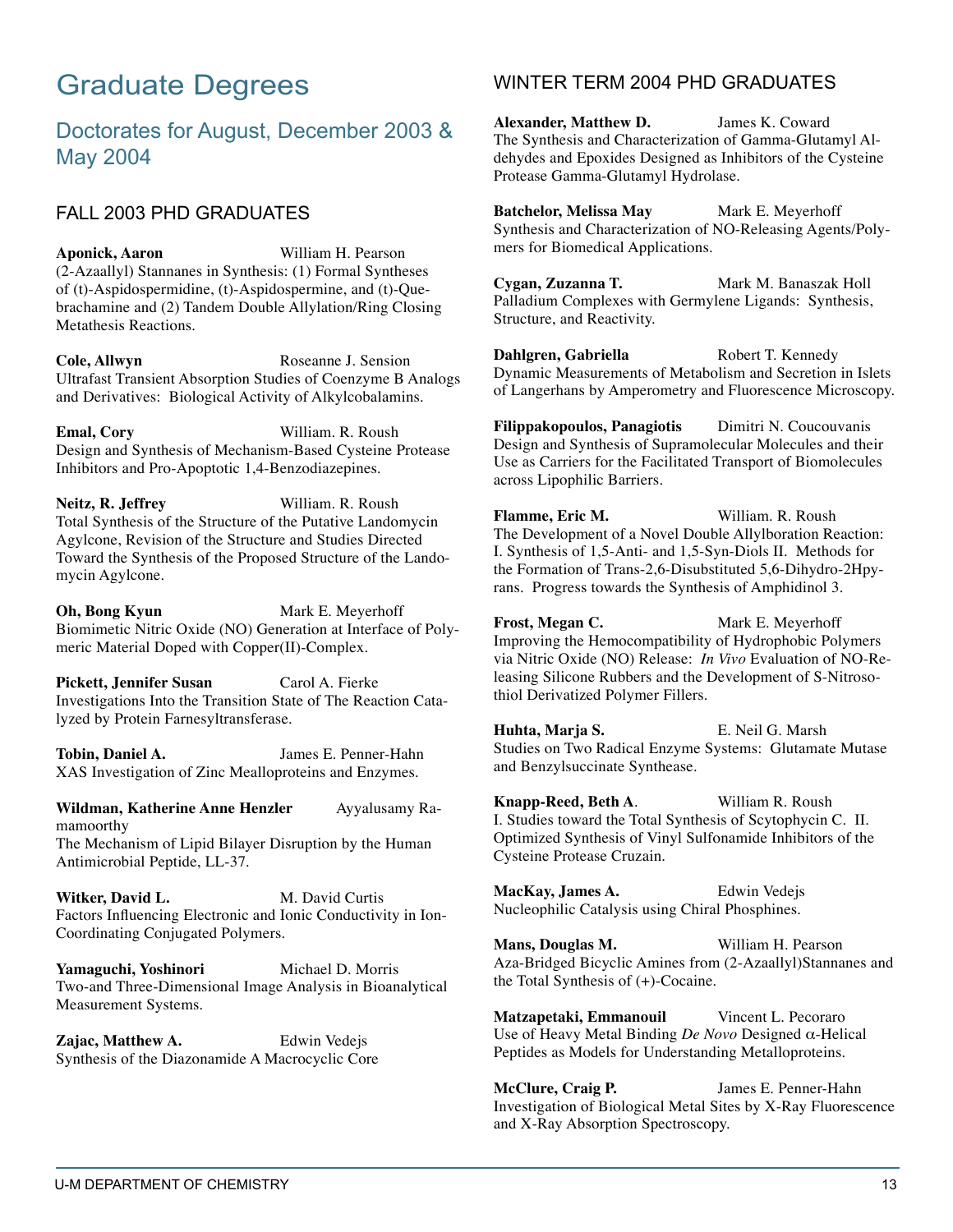**Mergott, Dustin** William. R. Roush Total Synthesis of (-)-Spinosyn A.

**Owens, Thomas Michael Mark M. Banaszak Holl** Formation and Reactivity of Alkylsilane-Based Monolayers on Gold.

**Pankuch, Jessica** James K. Coward New Fluorescent Peptide Substrates for Studying the Mechanism of Gamma-Glutamyl Hydrolase.

**Park, Sung Hyun** Raoul Kopelman Kinetics of Diffusion-Limited Reactions in Confined Domains: Spatio-Temporal Studies with Experiments and Numerical Calculations.

**Slutsky, Morris** E. Neil G. Marsh Investigation of the Effect of Cation-Pi and Quadrupolar Interactions in Alpha Helical Peptides.

**Soyer, Orkun** Richard A. Goldstein Evolutionarily Motivated Computational Methods for Analysis of Protein Sequences.

### Masters Degrees for August, December 2003 & May 2004

**Holly Baseski Annabelle Benin Nathan Buchanan Xiaoyun Chen Gordon Lambertus Benjamin Markovitz Natalia Melcer**

**Jamie Nichols Michael Rossi Dustin Sawall Jonathan Shackman Wei Tang Panagiotis Tsiolis Peilin Yang**

Watson, Christopher J. Robert T. Kennedy Monitoring Extracelluar Amino Acids in the Brain by Microdialysis Coupled On-Line to Capillary Electrophoresis.

**Weng, Tsu-Chien** James E. Penner-Hahn X-Ray Absorption Spectroscopy Studies on Redox-Active Manganese.

**Whiting, Joshua J.** Richard D. Sacks Development of Separation Enhancement Techniques, Component Testing and Enhancement, and System Modeling of a Field Portable Gas Chromatograph.

**Xu, Hao** Raoul Kopelman Sol-Gel – and Polyacrylamide Based Optical Pebble Manosensors for Intracellular Oxygen and Glucose Imaging.

**Zhu, Kan** David M. Lubman Development of Comparative Proteomics Method Based on Cromatofocusing and Non-Porous Reversed Phase HPLC Online ESI TOF and Its Application to Breast Cancer Study.



*2004 Awards Lunch*

## Undergraduate Program News

# Capital Campaign

### Improving undergraduate education via future faculty education.

We have invented a unique strategy for instructional development. Our faculty team up with student collaborators – from undergraduate students to post-doctoral fellows – to carry out impressive and advanced work in education. Students from all levels who are thinking of becoming professors work with

faculty in designing, implementing, assessing, and documenting instruction at the same time they are developing research skills. This system will ultimately produce a new generation of faculty members for whom the integration of teaching and research is second nature.

Our program on instructional development through future faculty education is titled "CSIE" for *Chemical Sciences at the Interface of Education*, and Professor Brian Coppola is its Director. This program is at the leading edge of faculty education and has given the department a terrific advantage in recruiting both students and faculty over the past few years. One key resource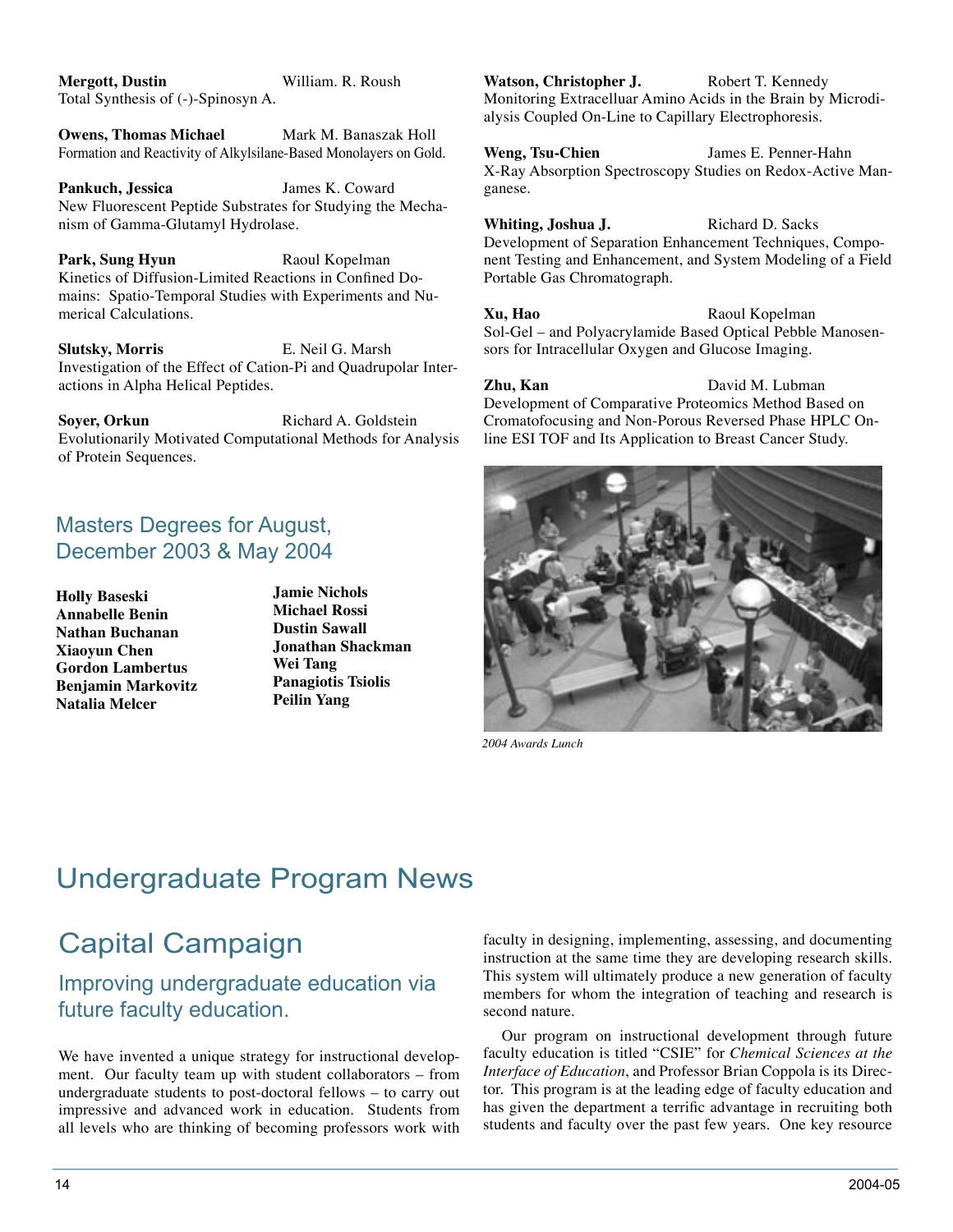was a set of federally funded graduate fellowships from the US Department of Education. Unfortunately, this DOE program is closing down.

Permanent funding is needed to sustain CSIE, which has already enabled our faculty to work on projects that directly impact undergraduate education. Last year, the College of LS&A announced that it was going to expand the CSIE concept in the College by initiating a capital campaign effort. Although this large-scale endowment strategy is being built, College-wide efforts do not move as nimbly as a department's. We want to be able to continue our momentum as the local and national leader in this work.

Hence with this note, we are making a special appeal to any of our alumni who might be interested and able to help us create

either bridging or permanent funding for CSIE in the department, or who have ideas for how to engage and attract such funding. Please contact Professor Brian Coppola bcoppola@umich.edu (734-764-7329); or Professor Emeritus Robert Kuczkowski (734-764-7540); kuczkows@umich.edu by phone, e-mail, or regular mail if you wish to explore any ideas. Thanks in advance

for your help and advice as we move to maintain this important program.



### Research Experiences for Undergraduates (REU) Program Summer 2004

The National Science Foundation creates opportunities for undergraduates to join research projects each summer. One of the principle vehicles of NSF support for such projects is through the Research Experience for Undergraduates (REU) program.

The REU program involves students in ongoing research projects and proposals being conducted at the University of Michigan, and thus allows them to experience firsthand how basic research is conducted at an internationally prestigious university.

For the past 14 years, the University of Michigan has invited students from around the country to spend a summer on campus working closely with faculty and graduate student mentors, conducting research in their area of interest. The REU program is an excellent way to reach into the student talent pool and encourage the participation in chemical research of women, underrepresented minorities, persons with disabilities, and students from institutions where research opportunities may be limited.

The Department of Chemistry provides abundant opportunities for individuals to work in tandem as researchers, educators,

and students, engaged in joint efforts that encourage educational discovery through a range of learning perspectives. The REU program reflects the Department's conviction that collaborative intellectual relationships are an essential component of successful learning experiences. Dr. Brian P. Coppola coordinates the Department's REU program, which runs for 10 weeks during the summer. Dr. Melanie Sanford is the co-PI on the NSF project.

In response to the increasing requests from non-U.S. citizens for summer research experience such as the REU program provides, the UM Rackham Graduate School this year provided matching funds to bring two such undergraduate researchers onto campus in an expansion of the traditional program.

#### Summer 2004 REU Participants

Stacy Dean Wooster College Kennedy<br>Brenda Frazier Washington Jefferson College Yaghi Brenda Frazier Washington Jefferson College Yaghi Anne DeSimone Muhlenberg College Sension<br>
Jia Cheng Guo Jiatong University Sanaszak Holl Jiatong University Cheryl Heitzman Hillsdale College **Roush Roush**<br>
Noah Iskandarani University of Wisconsin Andricioaei Noah Iskandarani University of Wisconsin Andricioaei College of William and Mary Yurdanur Turker Bilkent University Barker<br>
Fernando Uribe Inst Tech de Estudios Superiores Yaghi Fernando Uribe Inst Tech de Estudios Superiores Yaghi<br>Caroline Vizthum College of New Jersey Mapp College of New Jersey Mapp Crystal Wong St John's University Meyerhoff<br>
Sanford Sanford Selsey Yee University of Puget Sound Sanford Kelsey Yee University of Puget Sound

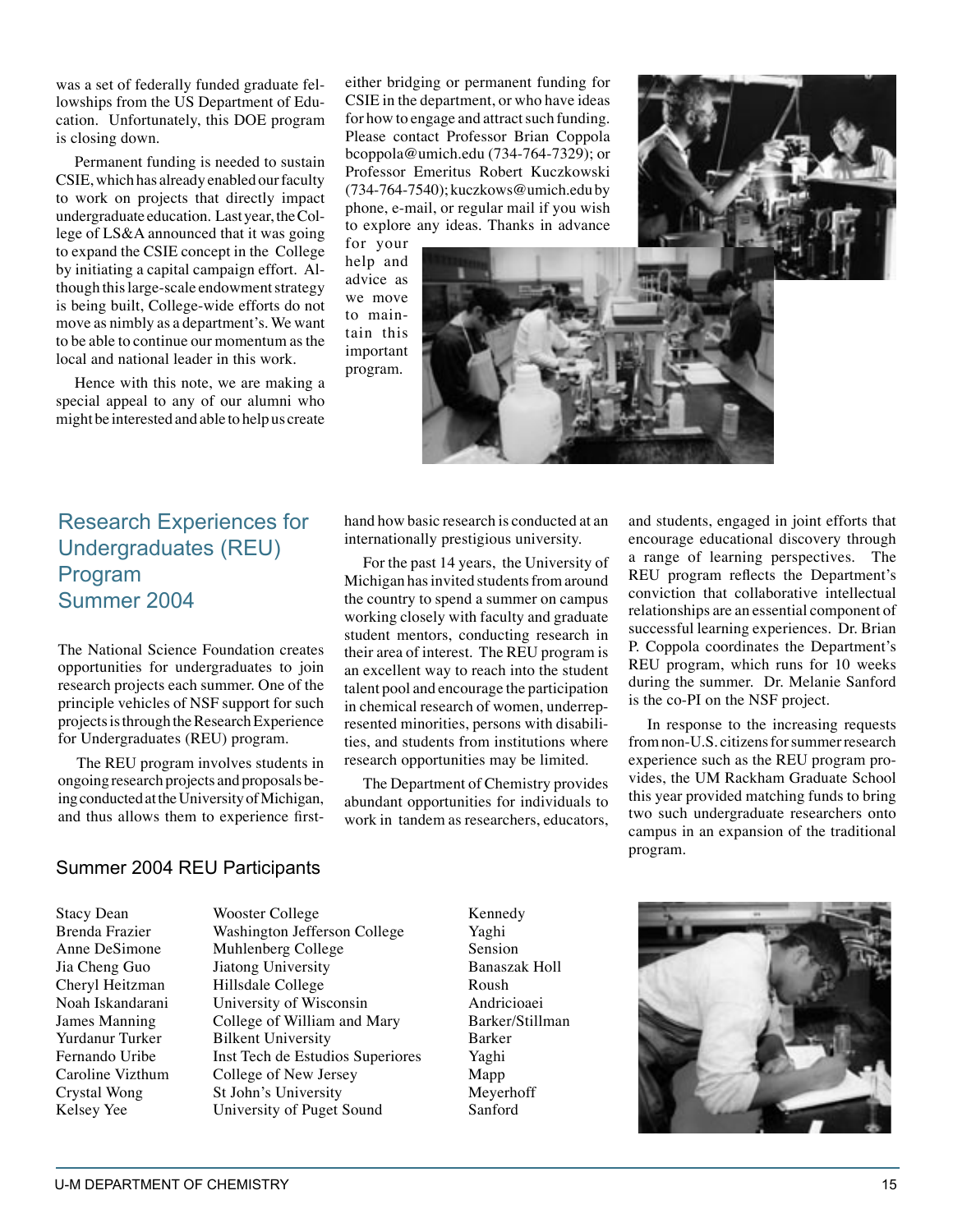# 2004 Undergraduate Awards

CRC Press Freshman Chemistry Achievement Award Dylan Moreland

Alpha Chi Sigma First Year Student Award Keary Engle Outstanding Second Year Student Award Alison Hardin Outstanding Third Year Student Award Luke Janik Carlene Friedley Scholarship Melissa Gondert, Rebecca Farmer Lubrizol Scholarship Lev Prasov American Chemical Society Analytical Chemistry Award Rebecca Farmer

Honors Council Vanko Memorial Award David Arps ACS Huron Valley Section Leadership Award Dustin Bringley Seyhan N. Ege Award of the University of Michigan Kate Longcore Women in Science and Engineering Program American Institute of Chemists Chemistry Award Paul Tanis American Institute of Chemists Biochemistry Award Karen Abrashkin



*AXE Award: Zhan Chen, Keary Engle, Vzoma Anyanetu*



*Sokol First Year: Kerry Engle, Peter Hasiakos, Derek Peters, Andrea Haber, Loc Thang*

First Year Chemistry Achievement Award Andrea Haber, Peter Hasiakos, Marty Tam, Loc Thang, Derek Peters National Starch Chemistry Scholarship Todd Senecal, Sahand Rehnama-Moghadan, Shailesh Agarwal Merck Index Award to Outstanding Seniors Yu-Chen Hu, Esther Joo, Rahul Karamchandani, Katherine Kleaveland, Joseph Sootsman



*ACS Award: Dustin Bringley, Brian P. Coppola*



*Undergraduate Scholarships: Lev Prasov, Rebecca Farmer, Shailesh Agarwal, Sahand Rehnama-Moghadan, Todd Senecal, Eric Chanowski*



*Upper Class Awards (front left to right) Karen Abrashkin, Joseph Sootsman, Esther Joo (back left to right) Dr. John Godfrey, Prof. John Wolfe, Alison Hardin, David Arps, Paul Tanis, Rebecca Farmer, Prof. William Roush*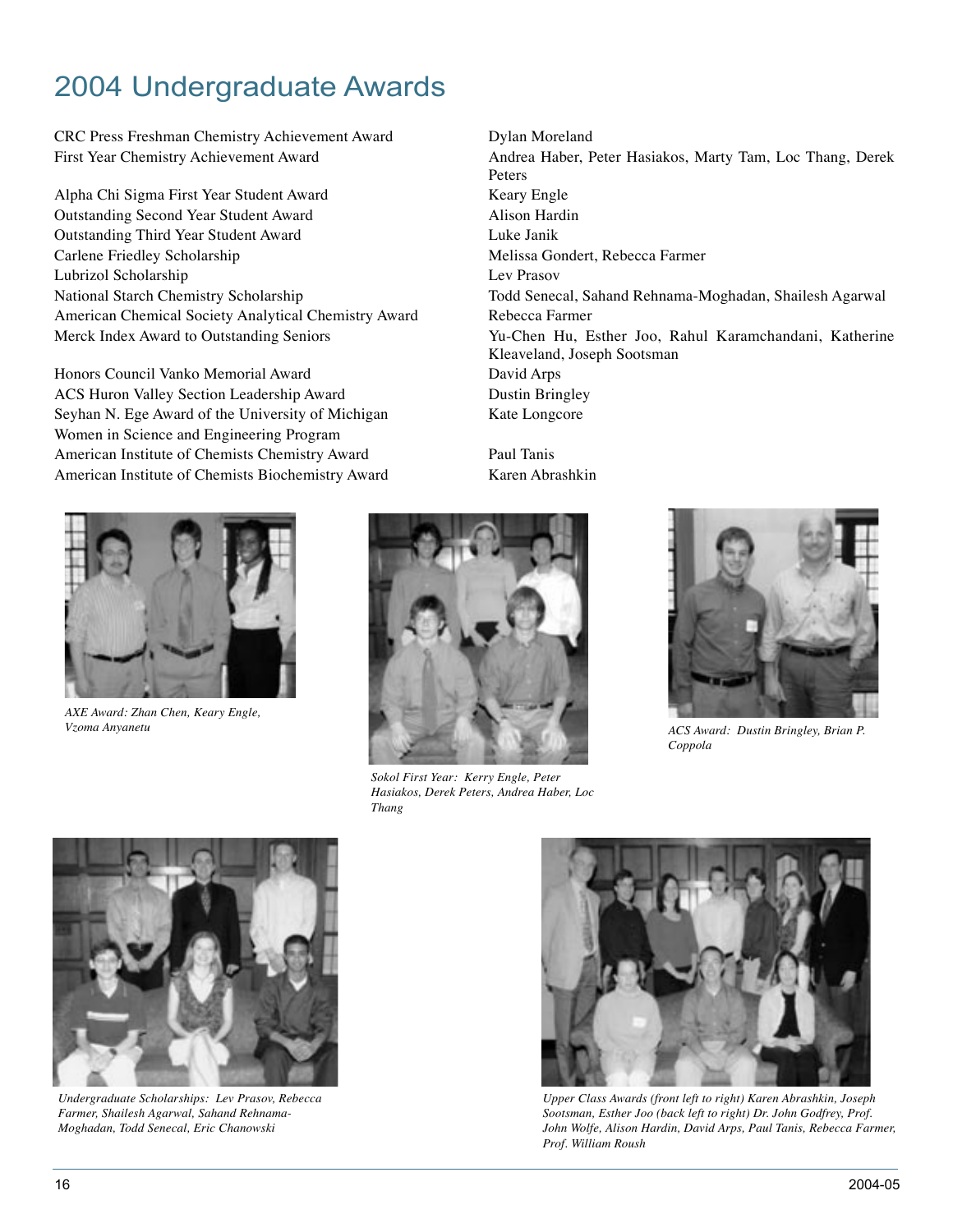

*Wise Award: S. N. Ege, Kate Longcore*



*Summer Research Fellowships (first row left to right) Ari Kestler, Janice Shih, Angela Liang, Benjamin Lack, Costas Lyssiotis (second row left to right) Shailesh Agarwal, Bethany Schroeder, Lev Prasov, Sanyo Tsai, Rebecca Farmer, Zachary Tolsyka, Todd Senecal, Alan Poon (back left to right) Maxim Burgman, James Haskins, Luke Janik, Eric Chanowski*

# Bachelors Degrees December 2003 and May 2004 Graduates

#### **Chemistry**

Donald Allison Sandra Baek Darryl Boyd Dustin Bringley Kathryn Gardner Chrostopher Hunt Tyrone John Jennifer Karr Rami Kassis Sarah Kilbourne Jonathon Kivela Sarah Larson Kate Longcore Adam Lubert Montsine Nshom Brandon Odom Jeffrey Schade Brian Simmons Joseph Sootsman Paul Tanis Virginia Tanis Nicole Tuttle Cortney White

#### **Biochemistry**

Karen Abrashkin Donald Allison Douglas Anderson Stephan Antonucci David Arps Sandra Baek Michael Conedera Kathryn Gardner Samuel Gattis Claire Griffiths Kimberly Guo Kristen Harris Glenn Hauk Julia Head Martin Hencz Jillian Horning Yu-Chen Hu Eli Iacob Sunil Jeganathan Clark Johnson Esther Joo

Neil Kamdar Rahul Karamchandani Joseph Kenwabikise Katherine Kleaveland Jessica Leeb Hung-Liang Lin Kate Longcore Corey Miller Brandon Odom Jennifer Olson Mitesh Patel Christine Schumacher Jeffrey Snyder Jasmine Stannard Naeem Tahir Nicole Tuttle Roberto Vega Morales Kathryn Verhoeven Anthony Woodward

Visit our website at http://www.umich.edu/~michchem for the latest news.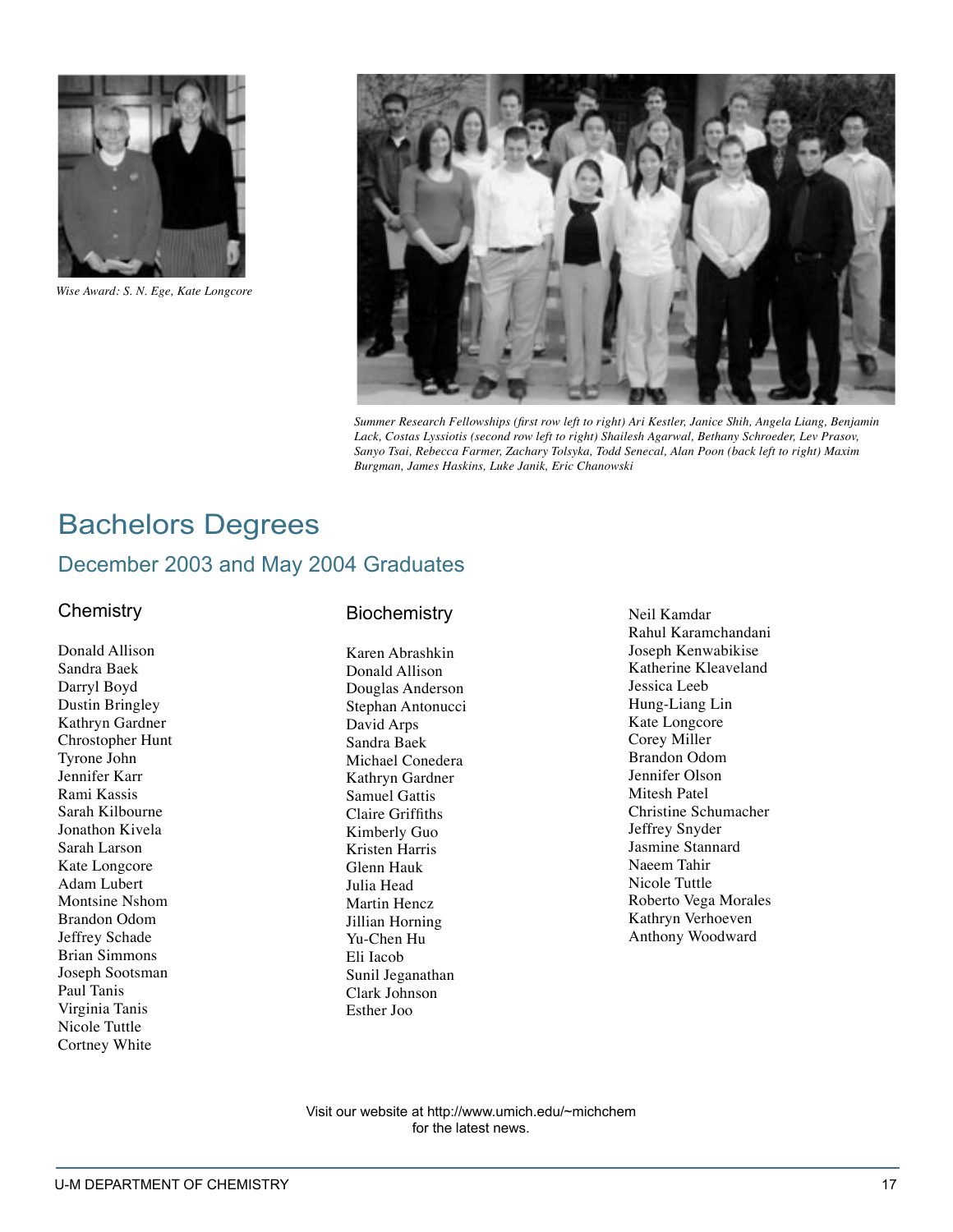# Gifts

Contributions from private and corporate donors received from July 1, 2003 – June 1, 2004

(\* Indicates corporate matching funds.)

#### **Alumni Discretionary Fund**

Karen and Terrence Storrie Adams Theodore and Phyllis Anderson Rene and Lynne Bergero Barbara T. Booker James Brewbaker Leslie and Marsha Browne Lillian Butler Elmer and Alice Carlson Gary and Sally Chipman S. Thomas Cleveland John Constantino Alice Corey Frederick and Marilyn Crane Sue and John Delos Russell Dickerson Virginia Dilkes Judith and Richard Doyle Vincent and Roxanne Drnevich David and Priscilla Ebdon Seyhan Ege Kenneth Egger Pui and Helen Fan Larry Fink Eunice Fraser Connors Howard and Lori Friedman Ralph Friedrich Brent and Cristina Fuller Scott and Jackie Funt Howard Garrett Thomas Giordano J.M. and B.J. Burroughs Goldberg Erik Hembre Steven Henry Terrence Hilty Ora Hogan James Holcombe Walter Holloway Thomas Houser Elizabeth Hugel James and Irene Jackson Theodore Jacob Anne and Paul Jacobson Douglas Kalvin Phyllis Karseboom Matthew Kendziorski Norman Knight Joseph and Jeanne Lagowski Robert Landowne

Yan-Hui Liu Gordon Lockyer Richard Loeppky George Lowrie David Lustig John McBride Donald and Mary Meyer Denise Moote John Muenter Amos Newton Richard Nuenke Randolph Otto Gordon and Mary Ellen Heyde Parrington James and Joan Van Pelt Pivnichny James Reh Sarah Reybuck Omer Robbins John Rosemergy Warren Russ Morley and Maureen Russell James Samanen Klaus Schmiegel Erich and Suzanne Schulz Ronald Seamans Elaine Shafrin Joseph and Elfreda Shepard Kristi and Hillary Snell Robert Sowers Clark Swayze Walter Syrkowski Lazarus Thomas John Tomlinson Robert Tripp Howard Un Jon Williams Grace Yee

#### **Bachmann Memorial Lecture Fund**

John and Wilma Petrasky Robert Gregg

#### **Chair's Discretionary Fund**

Lawrence Bartell R. Damrauer Kenneth Egger David and Sheila Gelman Greenblatt Isabella and Jerome Karle Masato Koreeda Antone Lott Paul Zittel

#### **Chemistry Dept Fund**

Don Chapel David and Shirley Emerson Phyllis Garland Steven Goates and Juliana Boerio-Goates Thomas Gougeon

Barry Hart Viola Sanvordenker Tracy Sloane James Thirtle George and Dorothy Towe Hing and Shiu Tse Joel Wolfe

**Chemistry Graduate Fellowships** Daniel and Jean Ricca

#### **Chemistry Strategic Fund**

Richard Anderson Nora and James Bahr Michael and Linda Balogh Francis Belill Barbara Booker John Bruesch Diane Burley Stuart Butters William Cartwright Elna Clevenger Eugene Coleman Richard Cook John Costantino Renee Cribbins Dan Curtis Patricia Dahlstrom Natalie Dales Colleen and Lee DeKay Robert and Ruta Dickens Joseph Dolfini E. John Duguid Sue Eggling Bernam and Shirley Fraley Joan Frank Thomas Gallagher Lucia Gilling Mark Goulet Tony Greco David Greenblatt Dean Griffith Milton and Dorothy Heller Arno and Helen Heyn Sarah Hoyt William Jackson Kevin and Deborah Jungquist Norman Kay Roger Kucway Alice Kushner James and Victoria Larson David Lieberman David Littleton Harry Luton John and Helen Mahaney Myrtle McLain George Mendenhall Dawn Merritt Deanna Mitchell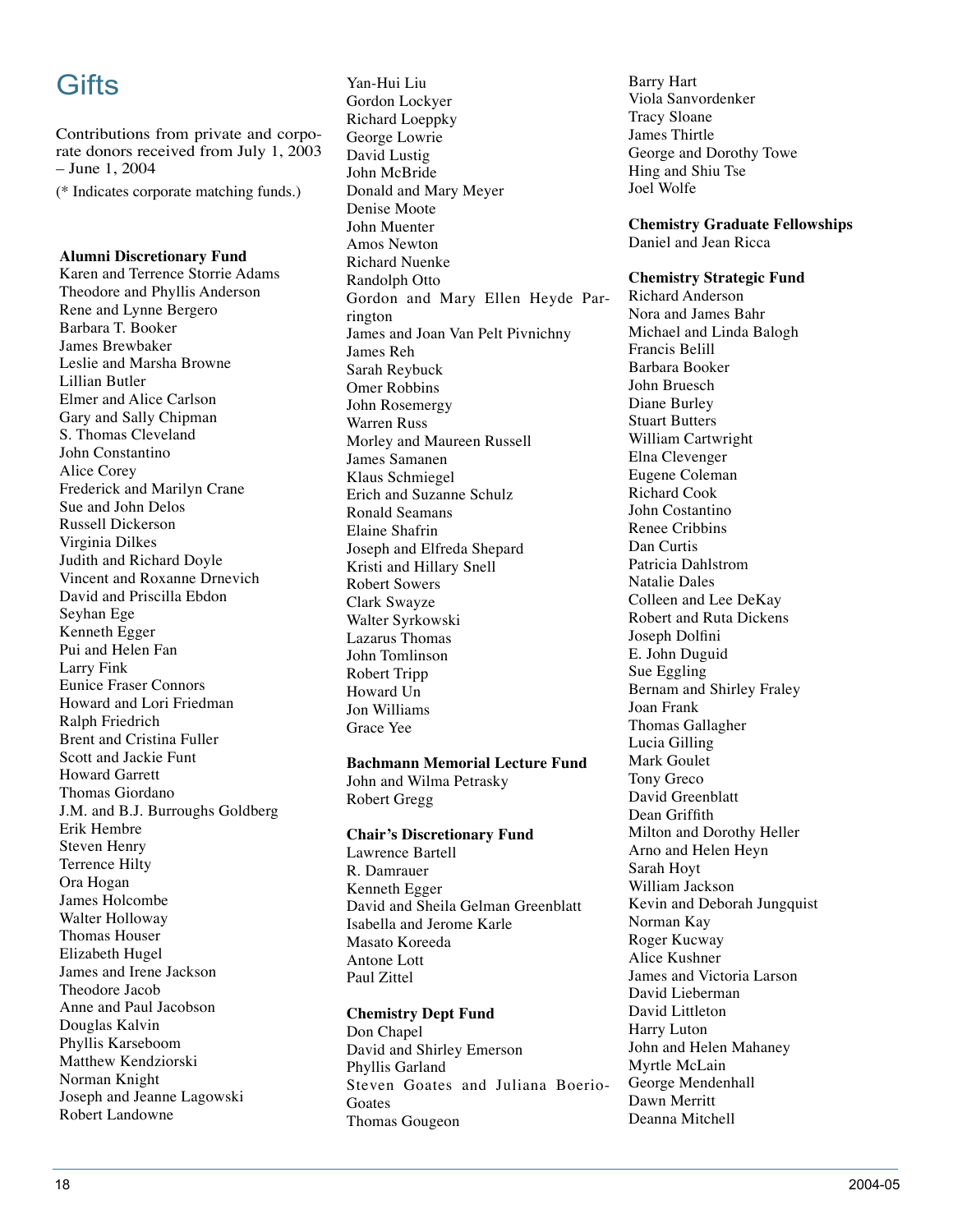Thomas and Peggy Moyer Edward North Michael O'Neil Richard Osborne Gordon and Nancy Parker J. Gregory and Anne Reid Evelyn Rice Manuel Rosenbaum Thomas Rosseel Carol Roth Gloria Salavarria Helen Schaefer Norman and Mirella Smith Paul Smock Frederick Spike Clare Spitler Duane Sunderman Lois Swick Lazarus Thomas Edwin Vedejs S. John Vernarelli Mary M. Wood Barbara Zahm

**Departmental Scholarships** Timothy Merkel Mark and Christina Rearick John and Andrea Seavitt Kelly Bruce Tripplett

**H. H. Willard Memorial** Richard and Beverly Northrop Taft Yutaka Toribara

**James E Harris Scholarship Fund**  Marian Harris

**Kent P Lenini Memorial Fund** Richard Bard John Callen Steven Gaudioso Janet Haartz James and Christine Sabatowski

**Milton Tamres Teaching Award** Donald and Marjorie Carter

**PAS Smith Schol Fund/ UG Scholarship Fund** Roy and Judith Pointer

**Peter A.S. Smith Fellowship** Jerome Horwitz

**Robert & Carolyn Buzzard Grad Chem Student Leadership** Robert and Carolyn Buzzard

#### **Robert Parry Scholarship Fund**

Earl Alton Louis and Wanda Rachels Centofanti Charles and Leona Heitch Edward Mellon Robert and Bonnie Paine Donald and Eleanor Schultz Duward Shriver Wayne Smith John and Mary Yoke

**Sokol Fellowship**

Margaret Sokol

### Alumni News

*E-Mail:* chem.alum@umich.edu

If errors or misstatements are noted in any of the following items, the Editors of the Newsletter would appreciate such being called to their attention. Mistakes can, and do, inadvertently, creep in. Corrections can easily be inserted in the next edition.

**Sultan Tawfiq Abu-Arabi** (PhD 1982. Ashe) is president of Irbid National University in Irbid, Jordan. He was awarded the Western Michigan University Chemistry Alumni Distinguished Award for 2004.

**John Bates** (PhD 1975, Dunn) left his position as Senior Scientist at Argonne National Laboratory and is now owner of Lockport Street Gallery, an international fine art gallery in Plainfield, IL.

**John F. (Jack) Bruesch** (BS 1940; MS 1941) is retired from American Cyanamid Co. in Stamford CT and Bridgeville, PA. He and his wife of 58 years, Thelma Rand (BA 1939, Mount Holyoke Col.) are living in Connestee Falls, Brevard, NC.

**Christian F. Casper** (MS 2001) is a technical writer in the spectroscopy products group

at the Kaiser Optical Systems Inc. in Ann Arbor and a graduate student in English at Eastern Michigan University.

**Kenneth A Christensen** (PhD 1997, Morris) is an assistant professor in the chemistry department at Clemson University. He previously was a postdoctoral fellow in the Department of Microbiology and Immunology, University of Michigan and in the Department of Microbiology and Molecular Genetics, Harvard Medical School.

**Richard J. Cook** (BSC 1969 Green; PhD 1973, Princeton) is in his  $8<sup>th</sup>$  year as president of Allegany College in Meadville PA. Prior to that, he spent 16 years on the chemistry faculty and seven years as Provost at Kalamazoo College.

**David W. Emerson** (MS 1954; PhD 1958, Smith) is Professor of Chemistry, Emeritus, University of Nevada, Las Vegas. He is still involved in research and advising graduate students on a volunteer basis.

**Brian Farrer** (PostDoc, Pecoraro) is currently at Merck doing preformulation studies.

**Ryan Fields** (BS 1998; MD 2003, Duke) is a resident in cardiothoracic surgery at

Barnes-Jewish Hospital, Washington Medical Center in St. Louis, MO.

**Aimee (Guider) Freeman** (BS 1990) is at Amgen Inc. in Thousand Oaks, CA. She is working in the Protein Purification Process Development group.

**Wade Freeman** (MS 1964; PhD 1967, Liu/ Blinder) is Professor Emeritus at the University of Illinois, Chicago. He retired in May 2001. He is active teaching courses part-time in the department and consulting.

**Scott Gilbertson** (MS 1982; PhD 1988 Chicago) is Robert A. Welch Distinguished University Chair in Chemistry, Director of Program in Chemical Biology, Department of Pharmacology and Toxicology at the University of Texas Medical Branch, Galveston.

**David Gottfried** (BS 1984,; PhD 1991, Stanford) has been promoted to Senior Research Scientist at Georgia Tech Research Institute. He works on the development of chemical and biological sensors based on planar optical waveguide interferometry.

**Amy M. Heintz** (BSC 1996) is at the Battelle Memorial Institute in Columbus, OH. She completed her PhD in Polymer Science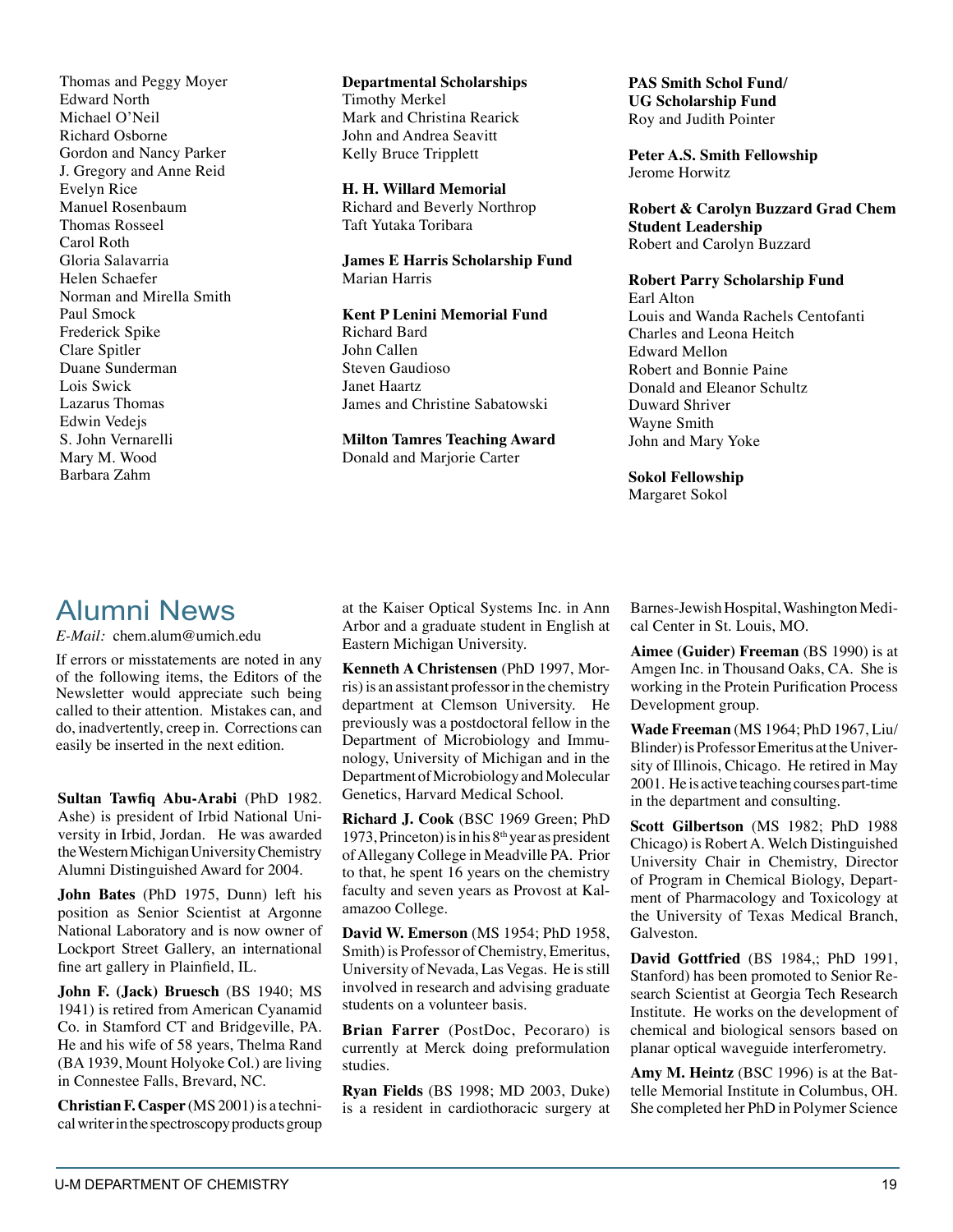and Engineering at the University of Massachusetts, Amherst.

**Todd A Houston** (PhD 1993, Koreeda) has moved to Australia where he is Lecturer in the School of Science at Griffith University, Nathan.

**Richard N. Hurd** (BS 1946; PhD 1956, Minn.) is retired from the pharmaceutical industry. He operates Hurd and Associates, Inc., a consulting business in regulatory affairs and product development, in Evanston IL.

**Alan Hutchcroft** (PhD 1969, Lawton) is Professor Emeritus of Chemistry, Rockford College where he served for 36 years. Dr. Hutchcroft held many leadership positions on campus – committee chair, department chair, division chair and was Gordon H. and Violet J. Bartels Endowed Chair in Chemistry from 1984-2002. He was the recipient of the 2003 Excellence in Teaching Award. His retirement citation includes many commendations for his service; it concludes "Alan loves chemistry, he loves students, and he loves his college – and he has taught us well". In retirement he will remain active as freshman and pre-health advisor.

**Anne L. (Mosher) Jacobson** (BS 1949; MS 1951, Northwestern) is retired in WA. She retired in 1993 after working in Illinois, Alaska and Washington.

**Timothy Jiggens** (BSC 1992; MSPH 1997, Alabama-Birmingham) has been promoted to Lieutenant Commander, United States Public Health Service. He is detailed to the United States Coast Guard, Safety and Environmental Health Detachment, Honolulu.

**Bruce Justice** (PhD 1961, Westrum) retired in 1992 and lives in Traverse City. He cooperates with Prof. Westrum with presenting and publishing low temperature heat capacity data and associated correlational/computational information.

**Douglas M. Kalvin** (MS 1978, Marino; PhD 1985, Woodard) is a research chemist at Abbott Labs in Abbott Park, IL. He works in a high throughput organic synthesis group developing methodology for the synthesis of compound libraries for lead optimization of potential drug candidates.

**Hilary Luderer** (BS 1996) is pursuing a PhD in Cell and Microbiology at Washington University, St. Louis, MO.

**Sridhar Narayan** (PhD 2003, Roush) is a postdoctoral research associate at the Scripps Research Institute in La Jolla, CA.

**Joel Nemes** (PhD 2003, Curtis) is a Research Chemist at Gentex Corporation in Zeeland MI.

**Jonathan C. Noetzel** (MS 1984) has retired from the US Air Force where he recently served as an analyst and assistant to the Secretary of Defense "think tank" director examining national strategies to meet US security goals. He will be working for Booz-Allen Hamilton, Inc. a Washington DC-based contract services company, as an analyst examining the future of warfare.

**Scott Osborne** (PhD 1996, Glick) is a Section Head at Proctor and Gamble in Cincinnati, OH

**Jung Jin Oh** (PhD 1991, Kuczkowski) has received the "Swiss-Korean Outstanding Research Efforts Award" from the Korean Ministry of Science and Technology. He is a Professor of Chemistry at Sook Myung Women's University in Seoul.

**Rebecca Appleman Peebles** (PhD 2000, Kuczkowski) has been appointed assistant professor of chemistry at Eastern Illinois University, Charleston IL. She is the recipient of a Start-Up Grant for Undergraduate Institutions from the Camille and Henry Dreyfus Foundation.

**Jennifer Pickett** (PhD 2003, Fierke) is Scientist, Chemical Research, Immunomedics, Inc., in Morris Plains NJ. She provides research support for investigational new drug filings.

**Paras N. Prasad** (PD 1975, Kopelman) has been awarded the 2004 Morley Medal by the ACS Cleveland Section. He is Distinguished Professor and Samuel P. Capen Chair at SUNY, Buffalo.

**Moira Ringo** (PhD 1999, CE Evans) works as a pharmaceutical development investigator for Glaxo Smith Kline in North Carolina.

**Jerry Robertson** (PhD 1959, Smith) retired from 3M as executive vice president, life sciences sector in 1994. He is active on several corporate boards.

**Valarie Benezra Rosen** (BSC 1993; PhD 1998, MIT) is a patent attorney at Choate, Hall & Stewart in Boston. She received her JD degree in June 2003 from Harvard.

**Stuart Rothstein** (PhD 1968, Blinder) is Professor of Chemistry and Physics and Director of the Brock Institute for Scientific Computation at Brock University, St. Catherines, Ontario.

**Michael Rothman** (PhD 1980, Bartell/ Lohr) is president of Michael Rothman & Associates, LLC, a consulting firm that focuses on pattern recognition and data analysis in business applications.

**Lewis Rubinson** (BS 1991; MD 1997, Northwestern; PhD 2004, Johns Hopkins) is starting the  $5<sup>th</sup>$  year of a Pulmonary and Critical Care fellowship at Johns Hopkins and concurrently works on medical response to bioterrorism at the Center for Biosecurity at the University of Pittsburgh Med Center.

**David M. Seeger** (PhD 1991, Korzeniewski) is treasurer at CrystaTech, Inc. in Austin TX.

**Gilbert J. Sloan** (PhD 1954, Vaughan) is retired from DuPont. He is now a research associate at Norquay Technology, Inc. in Chester, PA. He develops syntheses and purification methods for industrial clients.

**Richard L. Waite** (BS 1991; MS Ed 2000, Northern Illinois) is a science teacher in Bridgeport MI.

**Scott Weinert** (BS 1995; PhD 2000, Northwestern) is a postdoctoral research fellow at Purdue University.

**Douglas Whittington** (BSC 1994) has moved to Amgen, Cambridge Research Center, Cambridge, MA after completing a postdoctoral fellowship appointment at the University of Pennsylvania.

**Grace Yee** (BS 1998) worked at Pfizer (Ann Arbor) in medicinal chemistry and is now a Material Transfer Analyst at the University of California, Irvine's technology transfer office. She is also a business development intern at Vialogy, a high tech start-up, in Altadena. She is pursing an MBA in entrepreneurship at the University of Southern California. She writes that she is willing to answer questions any student might have about a career in pharmaceutical research, academic technology transfer, business development for high tech start-ups and biotech/medical device entrepreneurship.

**David Zaziski** (BSC 1998; PhD 2003, UC-Berkeley) is working as a Business Development Associate at Nanosys, Inc, a Silicon Valley based nanotechnology startup.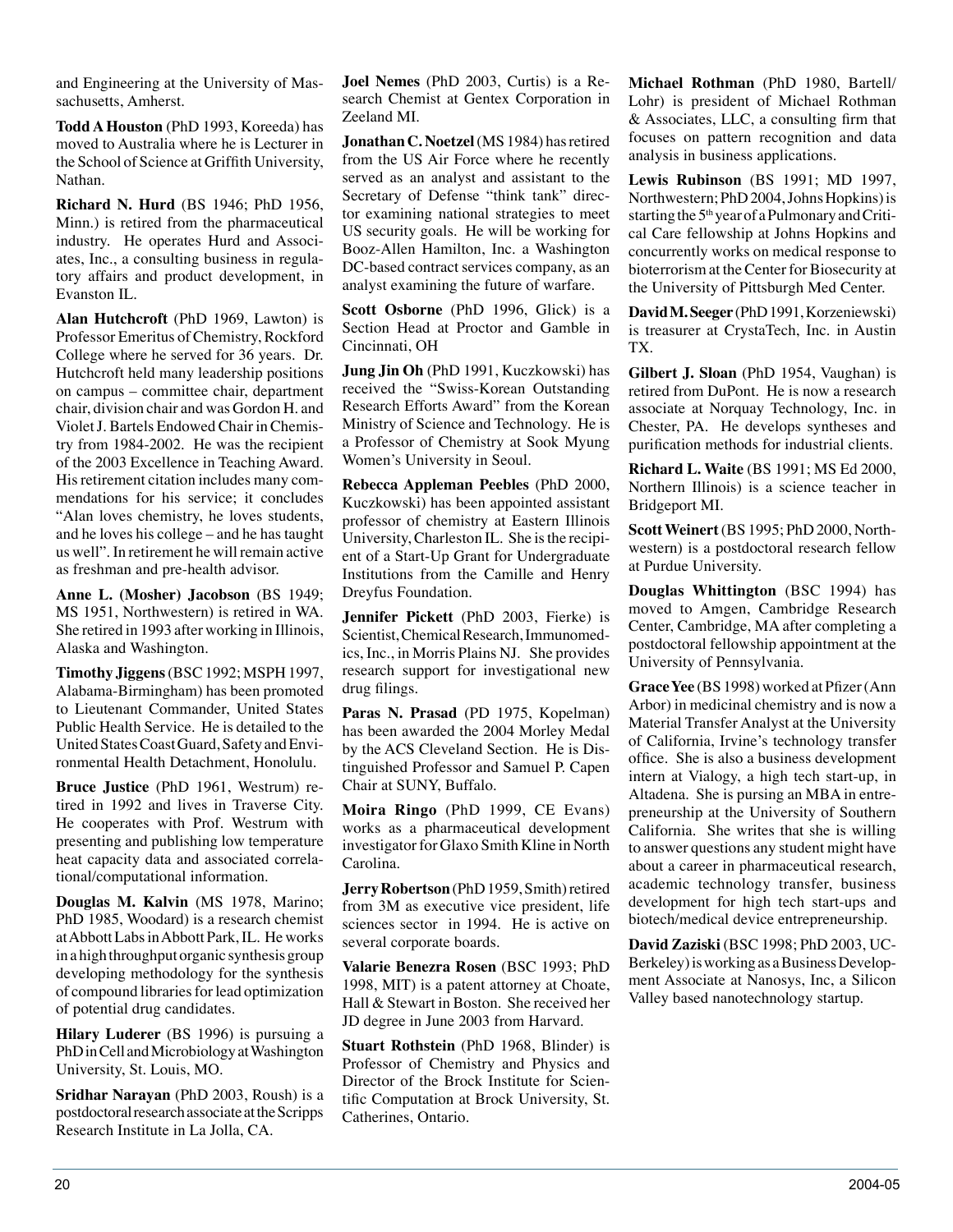# In Memoriam

We have learned of the deaths of the following alumni, alumnae and friends of the Department.

**Alloa Caviness Anderson,** wife of Lee Anderson, former chair of the chemistry department from 1949-1966, passed away in Traverse City, MI in April 2004. She was 103 years old. After retiring, Alloa and Lee made their home in Leland, MI. Alloa was an active member of various national genealogical groups as well as a teacher of genealogy courses at Northwestern Michigan College in Traverse City.

**Paul Hayes Cardwell** (PhD 1941, F. Bartell) died on May 11, 2004. He joined Dow Chemical after graduation where he was assistant manager of instrument management. In 1968 he moved to Deepsea Ventures Inc in Hayes, VA, an ocean mining firm, where he was director of research until his retirement in 1979. He leaves four children, three grandchildren and two great grandchildren.

**John M. Chemerda** (PhD 1939, Bachmann) passed away April 9, 2002. Dr. Chemerda worked for Merck for 30 years, retiring in 1977. He received "The Directors Scientific Award" from the Merck Board of Directors, the highest honor Merck bestows on scientists who have made distinguished contributions to the company through their research. In his honor, Merck established the John Chemerda Lecture Series at Penn State, his undergraduate alma mater.

**J. Wayne Cole** a former post-doc with Werner Bachmann during the period 1938-39 passed away. He was a retired consultant.

**Robert G. Craig** (BS 1944; PhD 1955, F. Bartell) died April 9, 2003. He was Emeritus Marcos Ward Professor of Dentistry and Dental Materials at the University of Michigan and a director of the materials program.

**S. Arthur Fournier** (BS 1947) passed away in March 2001.

**Marian Chu Hallada** (MS 1959; PhD (Ed) 1982) passed away March 12, 2003 in Ann Arbor. Marian retired from the department as Lecturer and Coordinator of General Chemistry in 1996. She previously taught in the Ann Arbor school system. Her popularity as a teacher was founded

on her sensitivity to student difficulties, her fairness, and her clear lectures and help sessions. She leaves three children and three grandchildren.

**Arno H. A. Heyn** (BS 1940, PhD 1944, Willard) died on December 5, 2005. He was Emeritus Professor of Chemistry at Boston University.

**Leroy Kleem** (PhD 1945, Bachmann) passed away in Jan. 2003. He was Emeritus Professor of Chemistry at the University of Oregon. He retired in 1990.

**Alfred J. Kniessel** (BS 1952; MD 1956) passed away Aug 15, 2004. Dr. Kniessel was chief of pathology at St. Mary's Hospital in Decatur IL for over 30 years. He was chairman of the board of the Illinois State Medical Society and served as treasurer. He served on the board of trustees of the American Medical Society. He was chairman of the Illinois State Insurance Services in Chicago and the Illinois Hospital Development Authority. He was a founding member of Community Health Improvement Center in Decatur. Dr. Kniessel was very appreciative of the mentoring received from Bob Parry when he was an undergraduate. His family requested that memorial gifts be made to the Robert W. Parry Scholarship fund.

**Jan Nyboer** (MS 1929; DSc 1932; MD 1935) died April 21, 2000. Dr. Nyboer was Emeritus Professor of Physiology, Wayne State Medical School. He retired in 1976.

**John Lawrence Oncley**, Professor Emeritus of Chemistry and Biological Chemistry, died July 14, 2004. Professor Oncley received his PhD from Wisconsin in 1932. He was appointed to the faculty of the Harvard Medical School in 1939. During World War II, he worked on developing methods for separating blood into its various components and for purifying gamma globulins from blood. This work was the start of modern immunology. His work in the 1940's and 1950's defined high density and low density lipoproteins (HDL and LDL), so called good and bad cholesterol. For this work he was elected, in 1947, as the youngest member of the National Academy of Sciences. Professor Oncley came to the University of Michigan in 1962 as the founding director of a new interdepartmental Biophysics Research Division. He stepped down as Director in 1976 and became emeritus in 1980, although he continued to be advisor and mentor to younger colleagues and students long after his formal retirement. The J. Lawrence Oncley Lecture was established in 1982 in

U-M DEPARTMENT OF CHEMISTRY 21

honor of his central role in establishing the discipline of biophysics. Professor Oncley is survived by two daughters, two step children, a brother and their families.

**Elmer K. Raunio** (PhD 1949, Bachmann) died Sept. 27, 2003. He was Professor of Chemistry and Dean of Letters and Science emeritus at the University of Idaho. He joined the faculty in 1949 after two years with Hercules Powder Co. After serving as chair of chemistry, he worked in administration as assistant and associate dean before assuming the deanship in 1971. He was twice voted an outstanding professor by UI students and was named an outstanding educator in 1975. He retired in 1981. He is survived by his wife, Margaret, two daughters and five grandchildren.

**Roy M. Seppala** (BS 1952) passed away. He was a technical sales representative for Alcolac Inc. in Baltimore Md.

**Arno Spatola** (PhD 1966, Longone) passed away on July 5. Dr. Spatola was professor of chemistry at the University of Louisville and director and cofounder of the Institute for Molecular Diversity & Drug Design at the university. He was president and chief executive officer of Peptides International, a biochemical company specializing in peptide products and synthesis. He was the current secretary of the American Peptide Society. He is survived by his wife and daughter.

**Fredrick Y. Wiselogle** (ScD 1936, Bachmann) died on Sept 18, 2002. Dr. Wiselogle was an associate professor of chemistry at Johns Hopkins University from 1936-1946. During WWII he coordinated a program to develop new anti-malarial agents at Johns Hopkins. This culminated in the publication "A Survey of Anti-malarial Drugs, 1941- 1945" and identification of chloroquine as effective in the prevention and treatment of malaria. These efforts earned him the Certificate of Merit awarded by President Truman. In 1946 he joined the staff of the Squibb Institute for Medical Research where he worked on drugs for tuberculosis, arthritis, tranquilizers, and antibiotics among others. He represented the Squibb team in receiving the Lasker Award for the discovery of Isoniazid, a drug for the treatment of tuberculosis. Following his retirement from Squibb in 1972, he moved to Lake Odessa, MI where he served on the governing boards of numerous civic and community organizations. His wife, Charlotte, four children and seven grandchildren, survive him.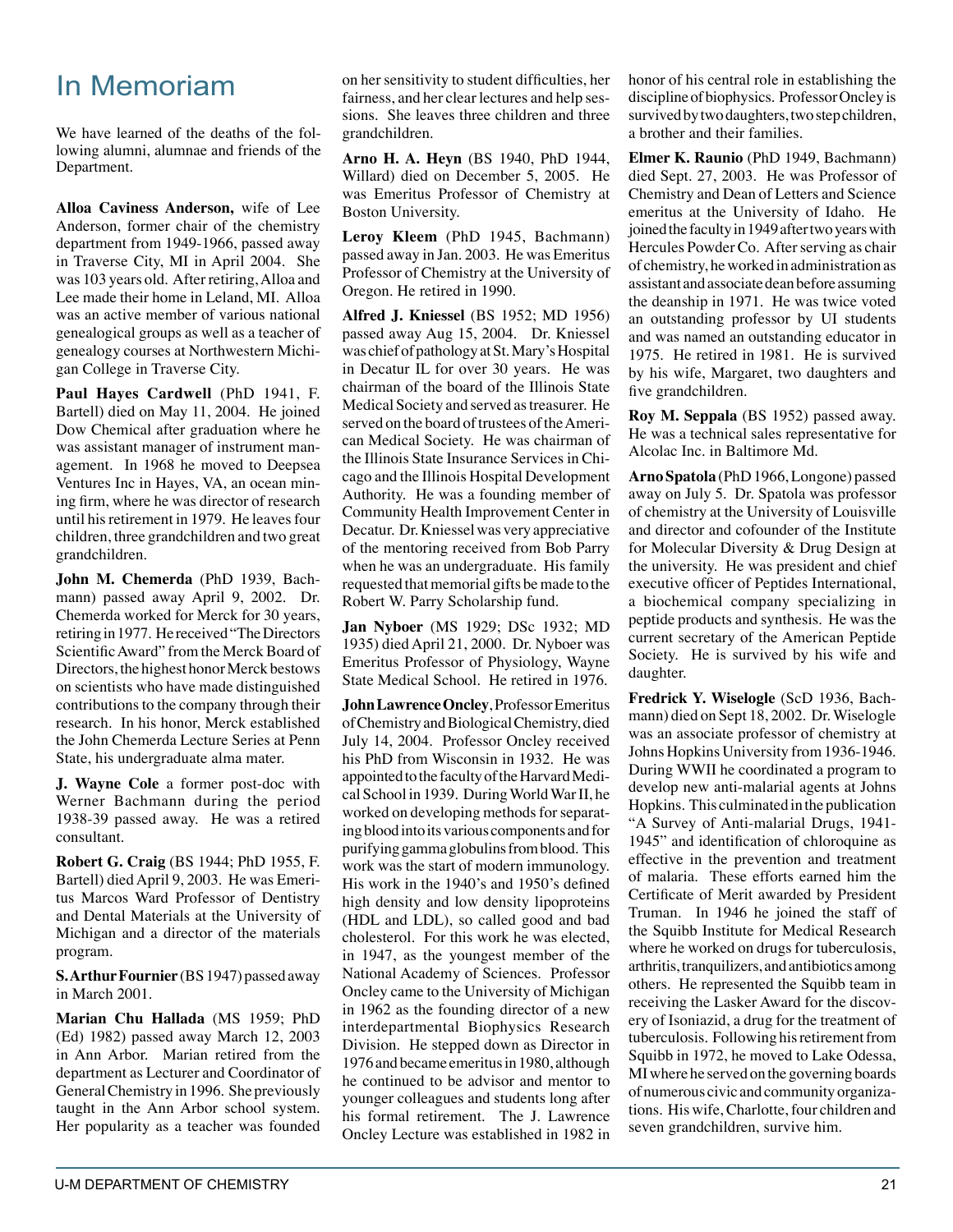- **Hashim M. Al-Hashimi**, Assistant Professor, Chemistry and Assistant Research Scientist, Biophysics Research Division. *Chemical Biology.*
- **Ioan Andricioaei,** Assistant Professor, Chemistry and Research Assistant Professor, Bioinformatics. *Chemical Biology*
- **Arthur J. Ashe III**, Professor. *Organometallic Chemistry.*
- **Mark M. Banaszak Holl**, Professor. *Synthetic and Mechanistic Solution, Surface, and Solid State Chemistry.*
- **John R. Barker**, Professor, Chemistry and Atmospheric, Oceanic and Space Sciences*. Chemical Kinetics, Atmospheric Chemistry.*
- **Larry W. Beck**, Assistant Professor. *Analytical NMR Spectroscopy of Materials; Zeolite Catalysis.*
- **Heather A. Carlson,** J. D. Searle Assistant Professor of Medicinal Chemistry and Chemistry, *Computational Chemistry, Drug Design, Theoretical Biophysics*
- **Mary Anne Carroll,** Professor, Chemistry and Atmospheric, Oceanic and Space Sciences. *Atmospheric Chemistry.*
- **Zhan Chen**, Dow Corning Assistant Professor. *Biomaterial and Polymer Surface, Biocompatibility.*
- **Mary Sue Coleman**, UM President and Professor of Chemistry
- **Brian P. Coppola**, Arthur F. Thurnau Professor, Organic Chemistry. Coordinator of Undergraduate Organic Chemistry Curriculum. *Science Learning and Instructional Methods.*
- **Dimitri Coucouvanis**, Lawrence S. Bartell Professor. *Synthesis, Structures and Reactivities of Metal Clusters and Supramolecules.*
- **James K. Coward**, Professor, Medicinal Chemistry and Chemistry. *Bioorganic Chemistry and Medicinal Chemistry.*
- **M. David Curtis**, Professor, Chemistry and Macromolecular Science and Engineering. *Organometallic and Conducting Polymers.*
- **Barry Dunietz**, Assistant Professor. *Theoretical and Computational Chemistry*
- **Carol A. Fierke,** Jerome and Isabella Karle Professor, *Biological Chemistry.*
- **Anthony H. Francis**, Arthur F. Thurnau Professor. *Magnetic Resonance, Vibrational and Electronic Spectroscopy of Materials.*
- **Eitan Geva**, Assistant Professor. *Theoretical and Computational Chemistry*.
- **John L. Gland**, Professor, Chemistry, Chemical Engineering, and Applied Physics. *Solid State and Surface Chemistry, Physical Chemistry.*
- **Gary D. Glick**, Werner Bachmann Professor. *Bioorganic Chemistry, Molecular Recognition.*
- **Theodore Goodson, III**, Professor. *Physical Chemistry*
- **Henry C. Griffin**, Professor. *Nuclear Chemistry: Gamma-Ray Spectroscopy of "Hot" and "Cold" Nuclei.*
- **Melinda Gugelchuk**, Lecturer, *Organic Chemistry*
- **Kristina Hakansson**, Assistant Professor. *Analytical Chemistry.*
- **Marc J. A. Johnson,** Assistant Professor, *Inorganic Synthesis*
- **Robert T. Kennedy**, Hobart H. Willard Professor, Chemistry and Pharmacology. *Analytical Chemistry.*
- **Nancy K. Kerner**, Lecturer, Coordinator of General Chemistry Laboratory. *Chemical Education, Learning and Instructional Methods.*
- **Raoul Kopelman**, Kasimir Fajans Professor Chemistry, Applied Physics, and Physics. *Analytical/Physical/Biophysical Chemistry.*
- **Masato Koreeda**, Professor, Chemistry and Medicinal Chemistry. *Synthesis of Natural Products, Small Molecule-DNA Interaction, Chemical Carcinogenesis, Glycobiology.*
- **David M. Lubman**, Professor. *Biological Mass Spectrometry, Spectroscopy and Instrumentation.*
- **Anna K. Mapp**, Assistant Professor. *Organic Chemistry, Chemical Biology, New Synthetic Methods*.
- **E. Neil G. Marsh**, Associate Professor. *Enzymes, Structure, Mechanism and Specificity; Protein Engineering and Molecular Recognition.*
- **Rowena G. Matthews**, Robert Greenberg and Research Professor, Chemistry, Biological Chemistry and Life Sciences Institute. *Biological Chemistry.*
- **Adam J. Matzger**, Assistant Professor. *Organic, Polymers/Organic Materials*.
- **Mark E. Meyerhoff**, Philip J. Elving Professor. *Bioanalytical Chemistry, Electrochemical and Optical Sensors.*
- **Michael D. Morris**, Professor. *Analytical Laser Spectroscopy and Imaging; Electrophoretic Separations.*
- **Kathleen V. Nolta**, Lecturer. *Organic Biochemistry.*
- **William H. Pearson**, Adjunct Professor. *Organic Synthetic Methodology*
- **Faculty John L. Gland**, Professor, Chemistry, Chemi-<br> **Vincent L. Pecoraro**, Professor. Synthetic cal Engineering. and Applied Physics. *Inorganic and Bioinorganic Chemistry*. *Inorganic and Bioinorganic Chemistry.*
	- **James E***.* **Penner-Hahn**, Professor. *Biophysical Chemistry and Inorganic Spectroscopy.*
	- **A. Ramamoorthy**, Associate Professor and Research Scientist, Chemistry and Biophysics Research Division. *Structural Studies of Biological Molecules.*
	- **Paul G. Rasmussen**, Professor, Chemistry and Macromolecular Science and Engineering.. *Polymer/Inorganic Chemistry.*
	- **William R. Roush,** Warner Lambert/Parke Davis Professor. *Organic Chemistry.*
	- **Richard D. Sacks**, Professor. *High Speed Analytical Separations.*
	- **Melanie S. Sanford**, Assistant Professor. *Organometallic Chemistry.*
	- **Roseanne J. Sension**, Associate Professor. *Physical Chemistry, Ultrafast Laser Spectroscopy.*
	- **Robert R. Sharp**, Professor. *Multidimensional and Multiquantum NMR of Paramagnetic Systems.*
	- **David H. Sherman**, John G. Searle Professor, Chemistry, Medicinal Chemistry, Microbiology and Immunology, Life Sciences Institute. *Medicinal Chemistry*
	- **Jadwiga Sipowska**, Lecturer*, General Chemistry*
	- **Edwin Vedejs**, Moses Gomberg Professor. *Organic Chemistry.*
	- **Nils G. Walter,** Dow Corning Assistant Professor. *Chemical Biology.*
	- **John P. Wolfe**, Assistant Professor. *Organometallic Chemistry.*
	- **Ronald W. Woodard**, Professor, Medicinal Chemistry and Chemistry. *Medicinal Chemistry.*
	- **Omar M. Yaghi,** Robert W. Parry Professor. *Materials Chemistry.*
	- **Charles F. Yocum**, Alfred S. Sussman Professor, Biology and Chemistry. *Biological Chemistry of Photosynthesis.*
	- **Edward T. Zellers**, Professor, Chemistry and Environmental and Industrial Health. *Environmental-Analytical Chemistry.*
	- **Erik R. P. Zuiderweg**, Professor, Chemistry and Biophysics. *NMR Studies of Biomacromolecular Conformation and Dynamics in Solution.*

Professors Emeriti and Emerita: **Lawrence S. Bartell, S. M. Blinder, Thomas M. Dunn, Seyhan N. Ege, B. J. Evans, Adon A. Gordus, Robert L. Kuczkowski, Richard G. Lawton, Lawrence L. Lohr, Daniel T. Longone, Joseph P. Marino, Christer E. Nordman, Peter A. S. Smith, Leroy B. Townsend, Edgar F. Westrum, Jr., John R. Wiseman**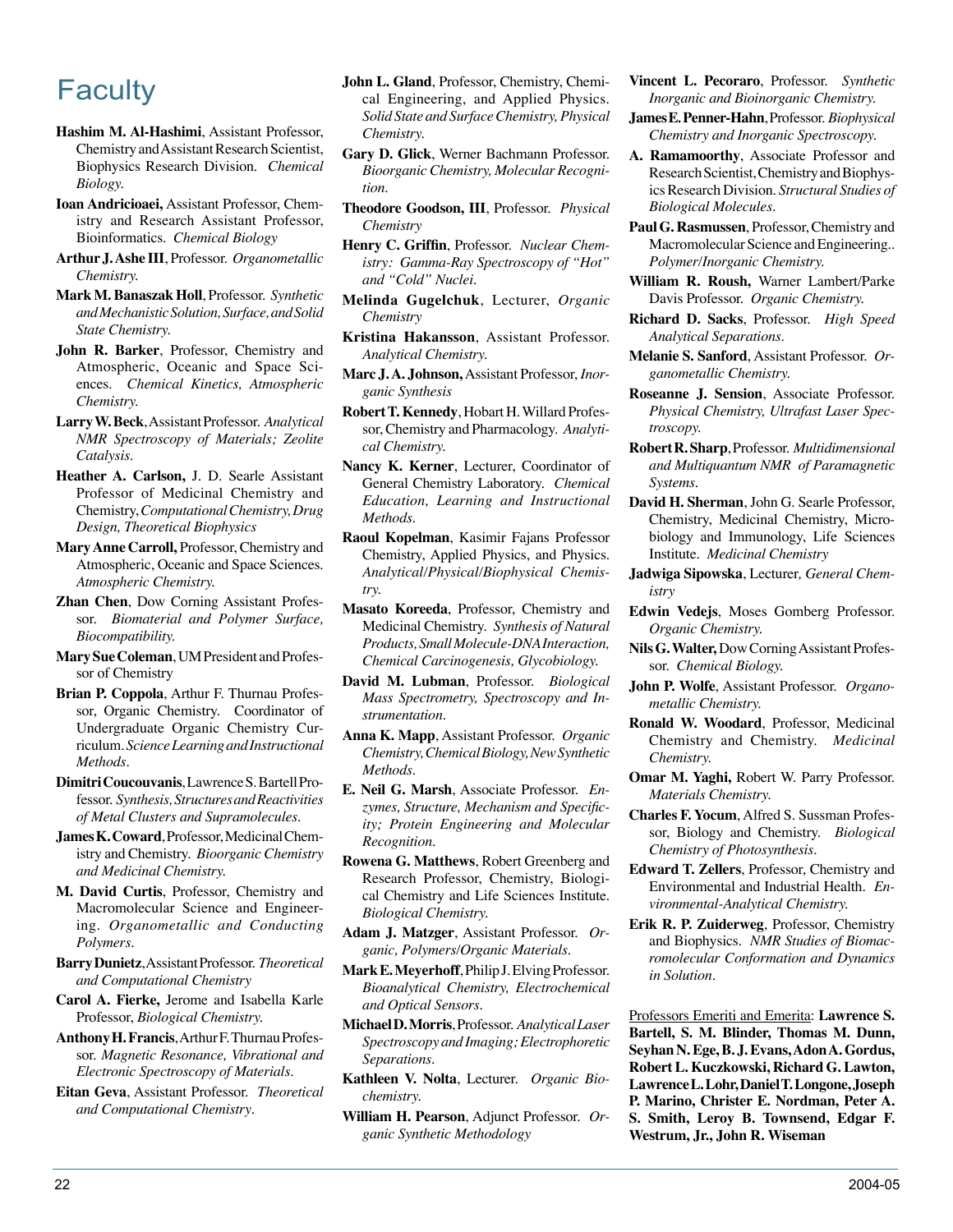|                                                                                                                |  | $\bf{Alumni}\text{-}Alumnae \textbf{ } \textbf{Reply Form} \textbf{ }$ Please complete and return this form for our alumni files; include news of |
|----------------------------------------------------------------------------------------------------------------|--|---------------------------------------------------------------------------------------------------------------------------------------------------|
| restricted the contract of the contract of the contract of the contract of the contract of the contract of the |  |                                                                                                                                                   |

| your current activities or suggestions for the next <i>Newsletter</i> : |  |  |  |
|-------------------------------------------------------------------------|--|--|--|
|-------------------------------------------------------------------------|--|--|--|

| This is a New Address                                                                                                                                                                                        |                                             |                  |                  |
|--------------------------------------------------------------------------------------------------------------------------------------------------------------------------------------------------------------|---------------------------------------------|------------------|------------------|
|                                                                                                                                                                                                              |                                             |                  |                  |
|                                                                                                                                                                                                              |                                             |                  |                  |
| Corrections to address and updates can be sent to: Chemistry Alumni Office, University of Michigan, Department of Chemistry<br>930 N. University Ave., Ann Arbor, MI 48109-1055; E-mail: chem alum@umich.edu | Web Address: http://www.umich.edu/~michchem |                  |                  |
| <b>DEPARTMENT OF</b>                                                                                                                                                                                         | l lemistry                                  | Alumni Gift Fund |                  |
|                                                                                                                                                                                                              |                                             |                  |                  |
|                                                                                                                                                                                                              |                                             |                  |                  |
| My employer (or my spouse's) will match my gift(s). The form is enclosed.                                                                                                                                    |                                             |                  |                  |
| University of Michigan<br>• Enclosed is my check (payable to the University of Michigan) in the amount of \$<br>I would like information on making a bequest to the Department.                              |                                             |                  |                  |
| I would like information on establishing an endowment within the Department of Chemistry.                                                                                                                    |                                             |                  |                  |
| Visa<br>Charge my gift to:                                                                                                                                                                                   | Master Charge (for gifts of \$25 or more)   |                  |                  |
| <b>Account Number</b>                                                                                                                                                                                        |                                             | Exp. Date        | 310080/AG/M/LS05 |